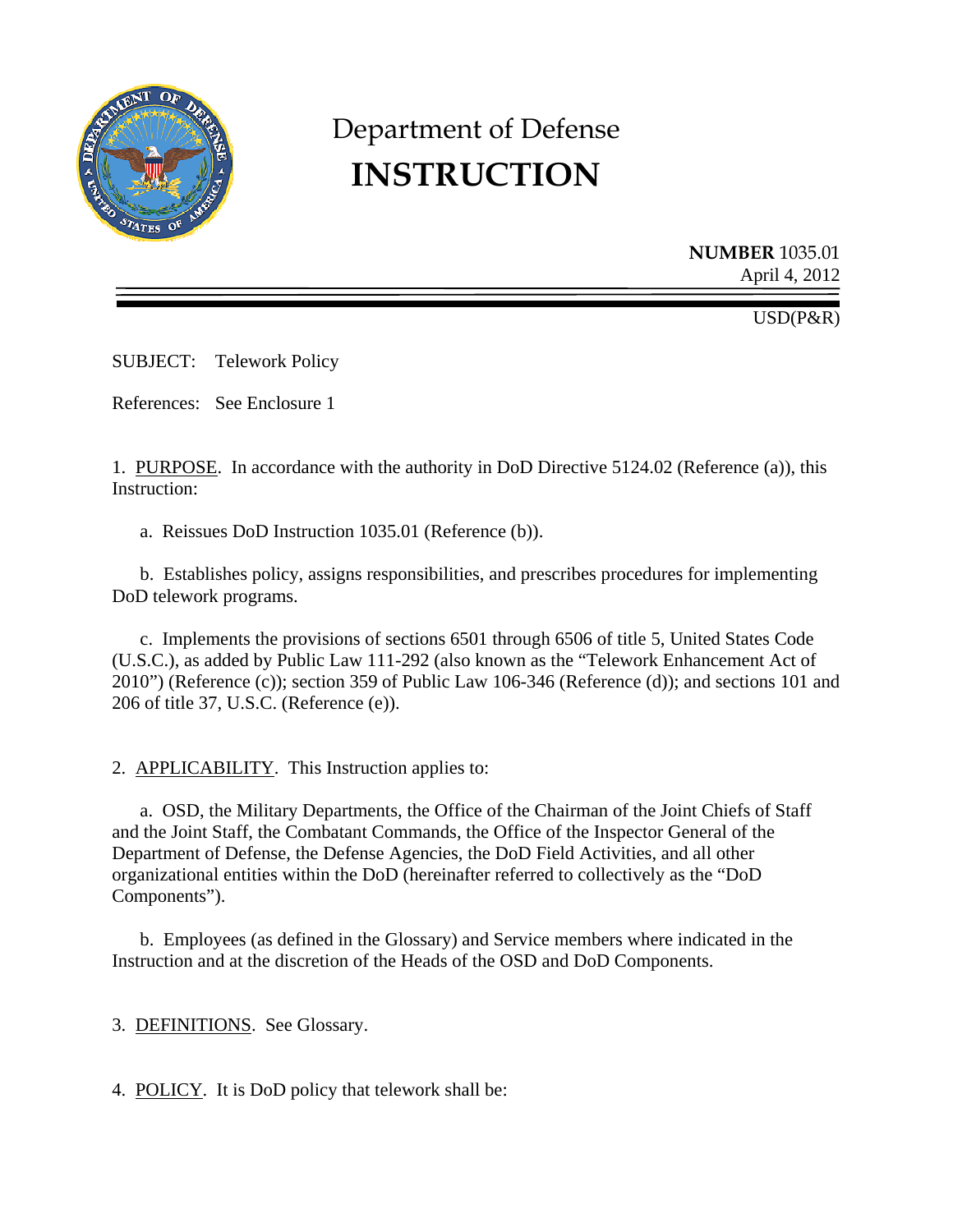a. Actively promoted and implemented throughout the DoD in support of the DoD commitment to workforce efficiency, emergency preparedness, and quality of life. Telework facilitates the accomplishment of work; can serve as an effective recruitment and retention strategy; enhance DoD efforts to employ and accommodate people with disabilities; and create cost savings by decreasing the need for office space and parking facilities, and by reducing transportation costs, including costs associated with payment of transit subsidies.

 b. Authorized for the maximum number of positions to the extent that mission readiness is not jeopardized.

 c. Used to the broadest extent possible by eligible employees on a regular and recurring basis, up to and including full-time telework, or a situational basis at an approved alternative worksite. Telework, however, is not an entitlement.

 d. Periodically exercised to ensure its effectiveness in continuing operations in the event of a crisis or national emergency (e.g., pandemic influenza).

 e. Used to help create employment and return-to-work opportunities for veterans, people with disabilities, and spouses of Service members and employees being relocated.

5. RESPONSIBILITIES. See Enclosure 2.

6. PROCEDURES. See Enclosure 3.

7. INFORMATION COLLECTION REQUIREMENTS. The DCPAS Annual Telework Report referred to in paragraph 7.f. of Enclosure 2 has been assigned Report Control Symbol (RCS) DD-P&R(A)2433 in accordance with DoD 8910.1-M (Reference (f)).

8. RELEASABILITY. UNLIMITED. This Instruction is approved for public release and is available on the Internet from the DoD Issuances Website at http://www.dtic.mil/whs/directives.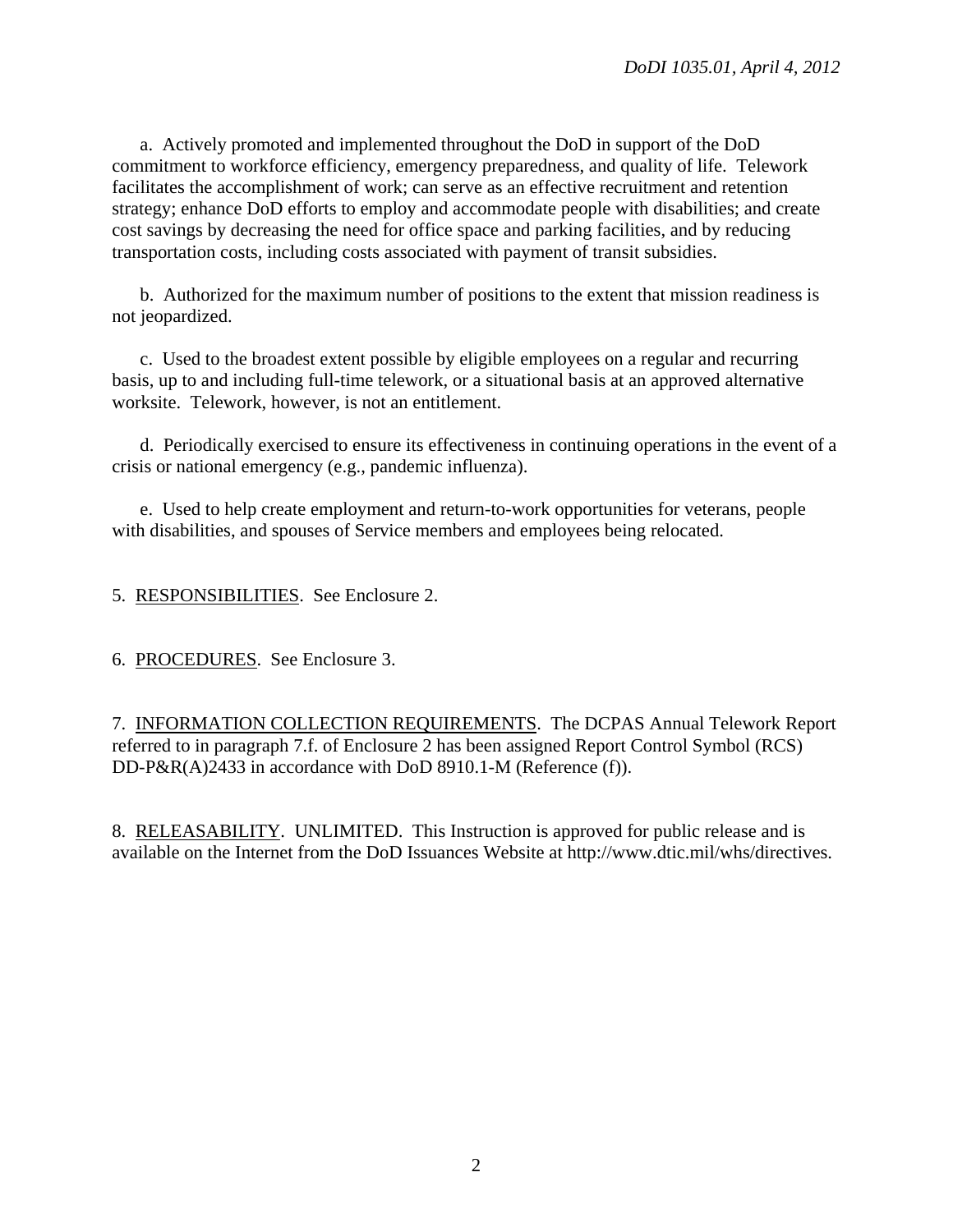#### 9. EFFECTIVE DATE.

a. This DoDI is effective upon its publication to the DoD Issuances Website.

b. If this DoDI is not otherwise reissued or cancelled in accordance with DoD Instruction 5025.01 (Reference (g)), it will expire effective April 4, 2022 and be removed from the DoD Issuances Website.

Knn R∕oney Acting/

Enclosures

1. References

2. Responsibilities

3. Procedures

Glossary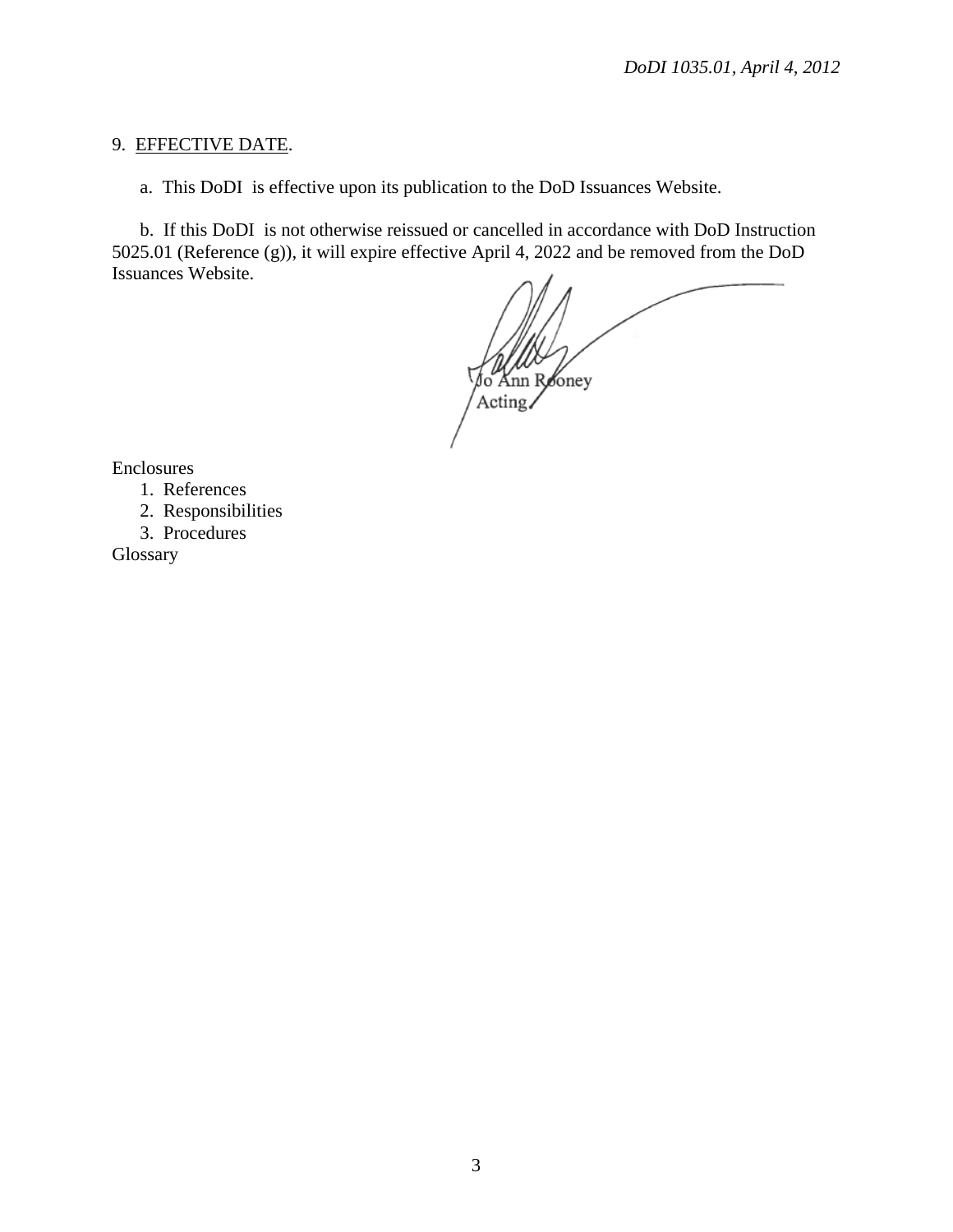## **TABLE OF CONTENTS**

| UNDER SECRETARY OF DEFENSE FOR PERSONNEL AND                  |
|---------------------------------------------------------------|
|                                                               |
| DEPUTY ASSISTANT SECRETARY OF DEFENSE FOR CIVILIAN PERSONNEL  |
|                                                               |
| DEPUTY ASSISTANT SECRETARY OF DEFENSE FOR MILITARY PERSONNEL  |
|                                                               |
| ASSISTANT SECRETARY OF DEFENSE FOR RESERVE AFFAIRS (ASD(RA))7 |
| DIRECTOR, DEFENSE HUMAN RESOURCE ACTIVITY (DHR`A)7            |
|                                                               |
|                                                               |
|                                                               |
|                                                               |
|                                                               |
|                                                               |
|                                                               |
|                                                               |
|                                                               |
|                                                               |
|                                                               |
|                                                               |
|                                                               |
|                                                               |
|                                                               |
|                                                               |
|                                                               |
|                                                               |
| 21                                                            |
|                                                               |
|                                                               |
|                                                               |
|                                                               |
|                                                               |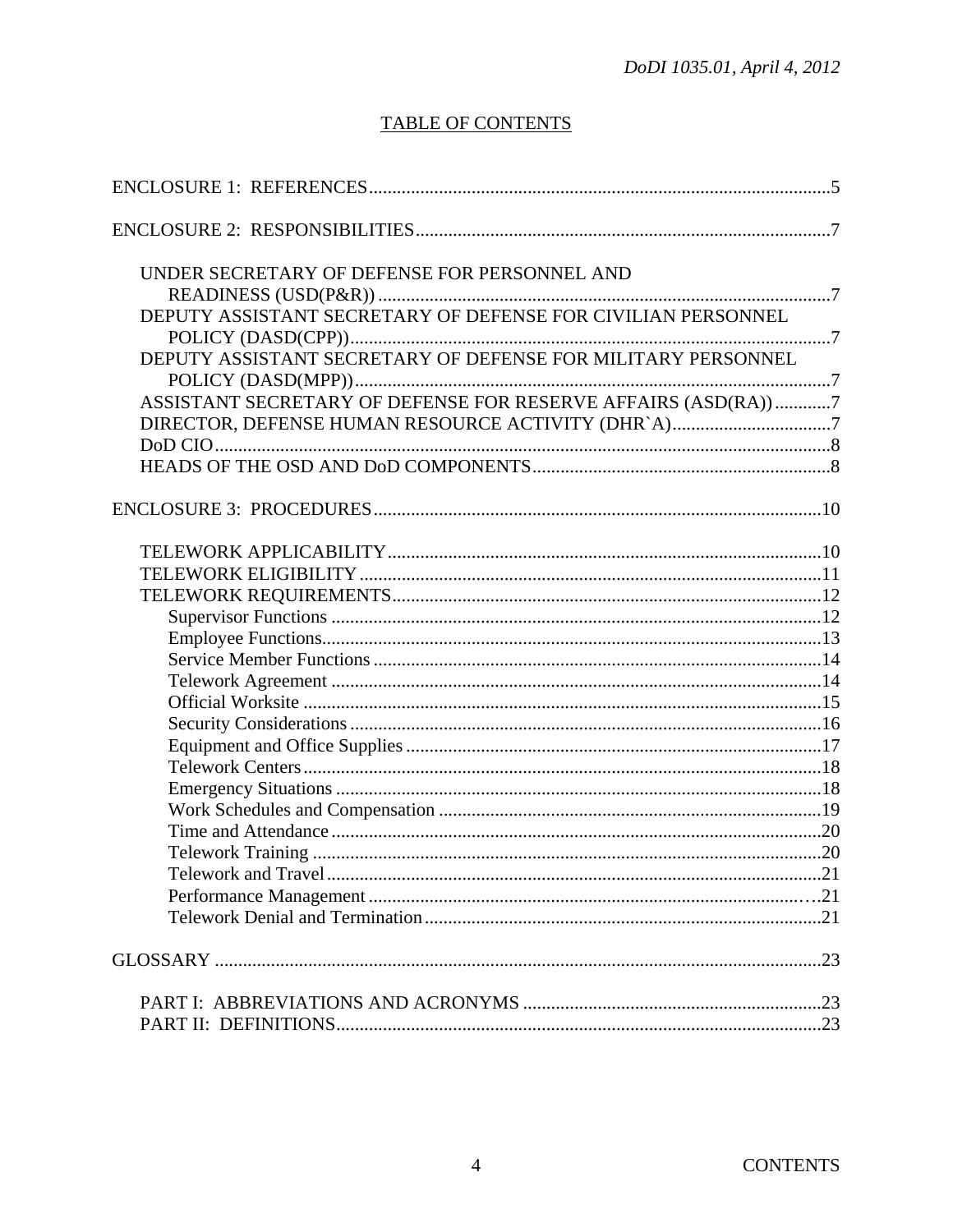## ENCLOSURE 1

## REFERENCES

- (a) DoD Directive 5124.02, "Under Secretary of Defense for Personnel and Readiness (USD(P&R))," June 23, 2008
- (b) DoD Instruction 1035.01, "Telework Policy," October 21, 2010 (hereby cancelled)
- (c) Sections 6501 through 6506 of title 5, United States Code, as added by Public Law 111-292 (also known as the Telework Enhancement Act of 2010)
- (d) Section 359 of Public Law 106-346, "Department of Transportation and Related Agencies Appropriations Act 2001," October 23, 2000
- (e) Sections 101 and 206 of title 37, United States Code
- (f) DoD 8910.1-M, "Department of Defense Procedures for Management of Information Requirements," June 30, 1998
- (g) DoDI 5025.10, "DoD Directives Program," October 28, 2007
- (h) DoD Directive 8000.01, "Management of the Department of Defense Information Enterprise," February 10, 2009
- (i) DoD Directive 8100.02, "Use of Commercial Wireless Devices, Services, and Technologies in the Department of Defense (DoD) Global Information Grid (GIG)," April 14, 2004
- (j) DoD Directive 8500.01E, "Information Assurance (IA)," October 24, 2002
- (k) DoD Directive 5400.11, "DoD Privacy Program," May 8, 2007
- (l) DoD 5400.11-R, "Department of Defense Privacy Program," May 14, 2007
- (m) Sections 791 and 794a of title 29, United States Code (also known as "The Rehabilitation Act of 1973, as amended")
- (n) Sections 531.605, 550.112(g), 550.409, 551.422, and 2635.704 of title 5, Code of Federal Regulations
- (o) DoD Instruction 5200.01, "DoD Information Security Program and Protection of Sensitive Compartmented Information," October 9, 2008
- (p) Section 552a of title 5, United States Code (also known as the **"**Privacy Act of 1974")
- (q) DoD 5400.7-R, "DoD Freedom of Information Act Program," September 4, 1998
- (r) Office of Management and Budget Memorandum 07-16, "Safeguarding Against and Responding to the Breach of Personally Identifiable Information", May 27, 2007
- (s) Office of Management and Budget Memorandum 06-16, "Protection of Sensitive Agency Information, June 23, 2006
- (t) Section 423 of title 41, United States Code (also known as section 27 of the "Office of Federal Procurement Policy Act, as amended")
- (u) Federal Acquisition Regulation, current edition
- (v) Defense Federal Acquisition Regulation Supplement, current edition
- (w) Page 13845 of Volume 71, Federal Register, March 17, 2006
- (x) Section 620 of Public Law 104-52, "The Treasury, Postal Service, and General Government Appropriations Act of 1996", November 19, 1995
- (y) Sections 1346(b), 1402(b), 2401(b), and 2761-1680 of title 28, United States Code (also known as "The Federal Tort Claims Act")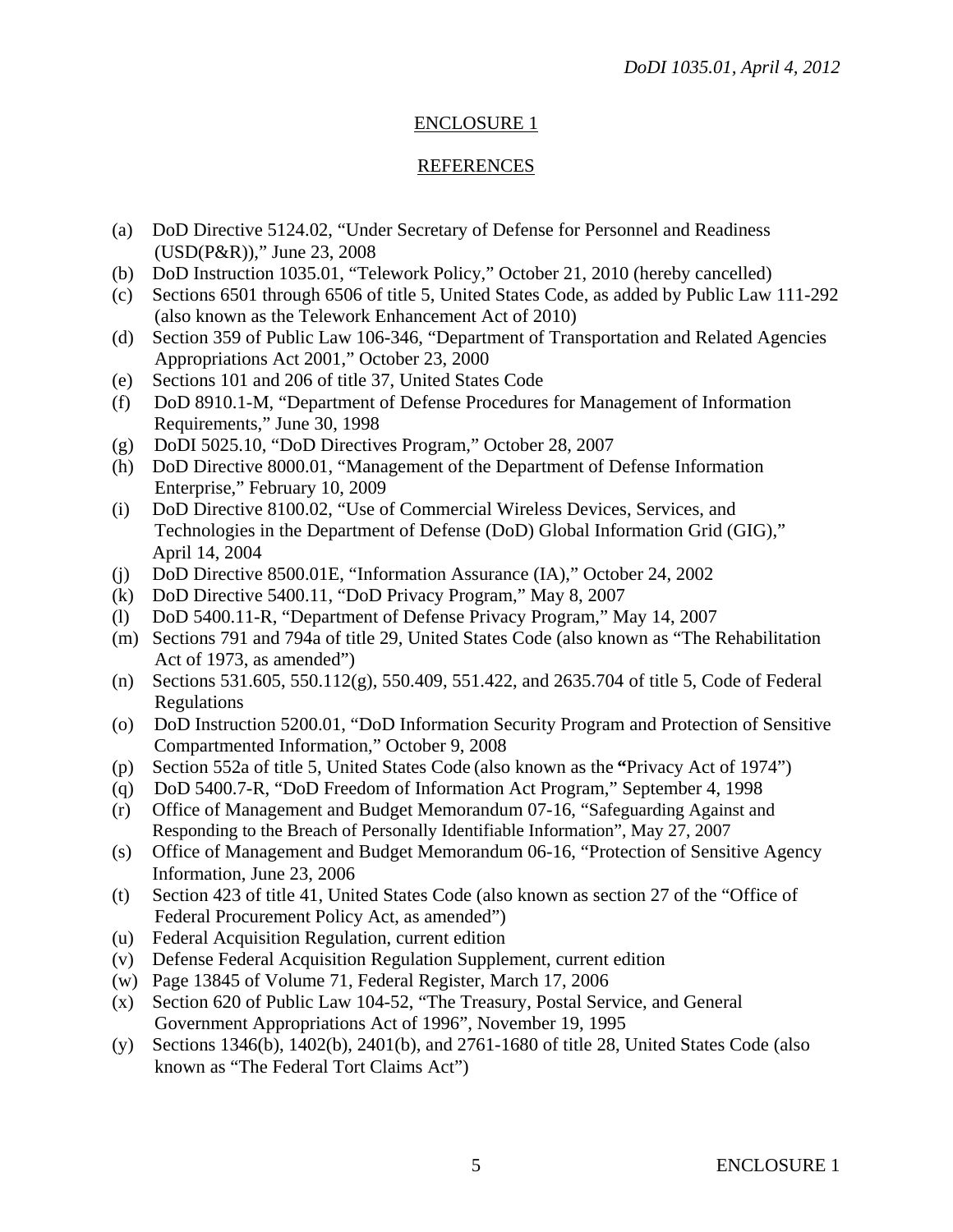- (z) Section 3721 (also known as "The Military Personnel and Civilian Employees Claims Act") of title 31, United States Code
- (aa) Chapter 81 of title 5, United States Code (also known as "The Federal Employees' Compensation Act")
- (ab) Chapter 18 of title 33, United States Code (also known as "The Longshore and Harbor Workers' Compensation Act")
- (ac) Section 630 of Public Law 105-277, "Omnibus Consolidated and Emergency Supplemental Appropriations Act, 1999," October 21, 1998
- (ad) DoD Directive 8570.01, "Information Assurance Training, Certification, and Workforce Management," August 15, 2004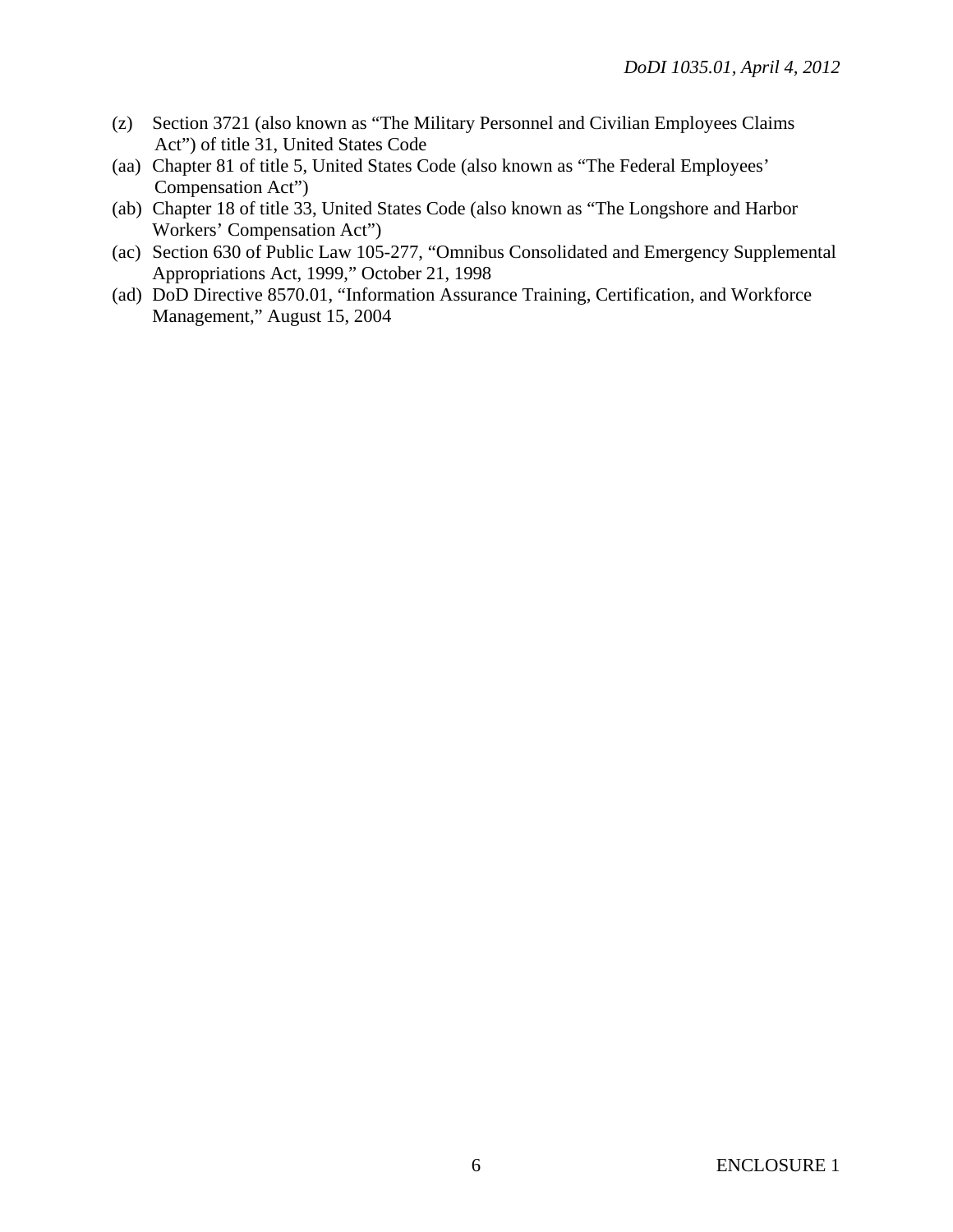#### ENCLOSURE 2

#### RESPONSIBILITIES

## 1. UNDER SECRETARY OF DEFENSE FOR PERSONNEL AND READINESS

(USD(P&R)). The USD(P&R) shall oversee the development and implementation of a telework policy for the DoD.

2. DEPUTY ASSISTANT SECRETARY OF DEFENSE FOR CIVILIAN PERSONNEL POLICY (DASD(CPP)). The DASD(CPP), under the authority, direction, and control of the USD(P&R), through the Assistant Secretary of Defense for Readiness and Force Management (ASD(R&FM)), shall:

a. Develop DoD telework policy, guidelines, procedures, and processes.

 b. Designate a DoD Telework Managing Officer (TMO) to implement, monitor, and evaluate the DoD's telework implementation program for compliance with this Instruction and section 6505 of Reference (c); serve as an advisor for DoD leadership; and serve as a resource for DoD Components.

c. Develop telework marketing materials.

 d. Coordinate telework information technology requirements with the DoD Chief Information Officer DoD CIO).

3. DEPUTY ASSISTANT SECRETARY OF DEFENSE FOR MILITARY PERSONNEL POLICY (DASD(MPP)). The DASD(MPP), under the authority, direction, and control of the USD(P&R), through the ASD(R&FM), shall assist the DASD(CPP) with developing telework policies pertaining to military personnel.

4. ASSISTANT SECRETARY OF DEFENSE FOR RESERVE AFFAIRS (ASD(RA)). The ASD(RA), under the authority, direction, and control of the USD(P&R), shall assist the DASD(CPP) with developing telework policies pertaining to the Reserve Components.

5. DIRECTOR, DEFENSE HUMAN RESOURCE ACTIVITY (DHRA). The Director, DHRA, under the authority, direction, and control of the USD(P&R), shall:

 a. Prepare consolidated reports on DoD-wide employee telework participation rates. Coordinate with the TMO to assess the progress made in achieving telework participation goals during the reporting period and other DoD goals relating to telework (e.g., the impact of telework on emergency preparedness, recruitment, and retention) and submit to the Office of Personnel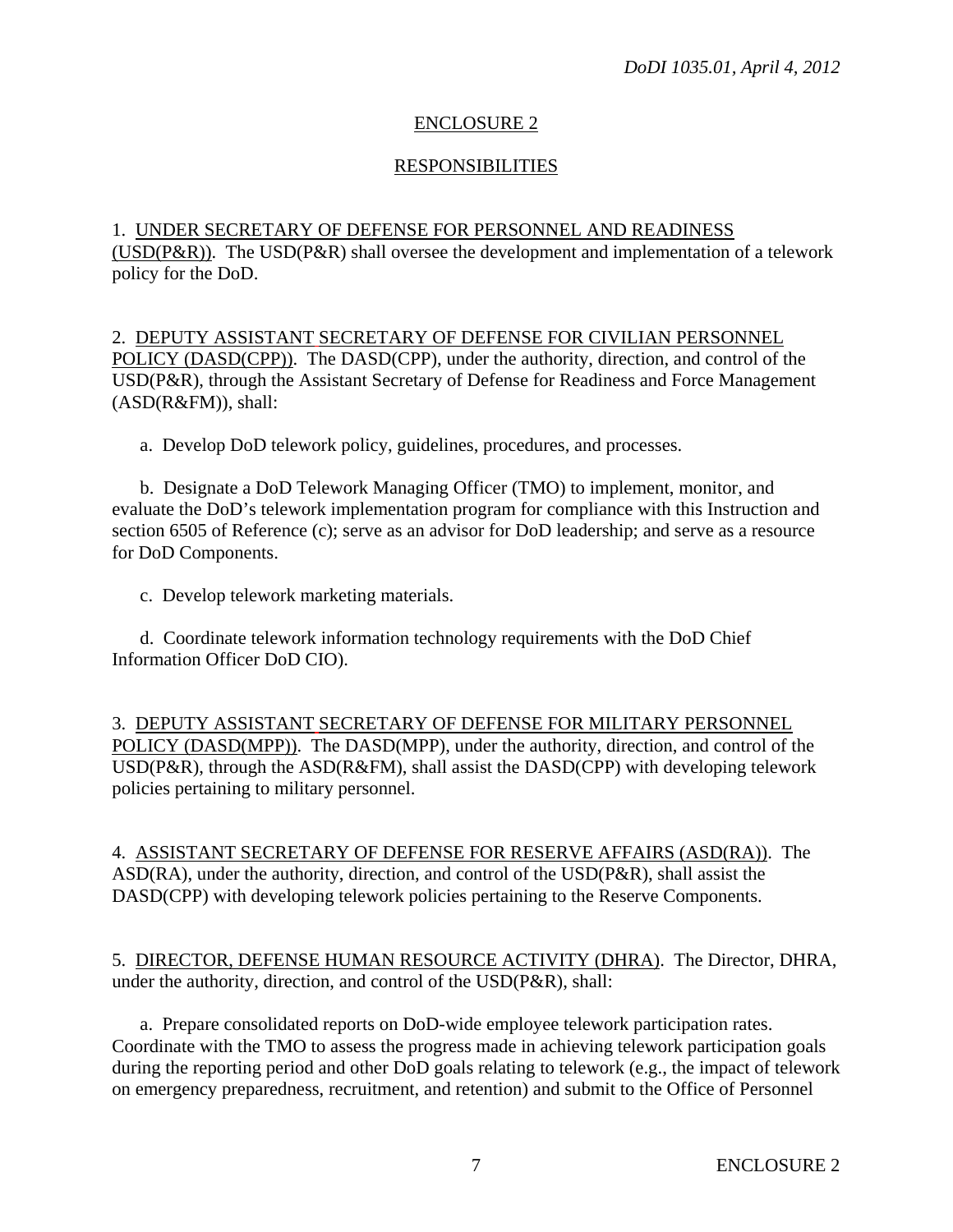Management (OPM) for the annual Status of Telework in the Federal Government Report to Congress.

b. Prepare DoD telework eligibility status reports.

## 6. DoD CHIEF INFORMATION OFFICER (CIO). The DoD CIO shall:

 a. Develop strategies and provide guidance for enterprise information technology capabilities and data security required to support telework.

 b. Oversee the evaluation of new and emerging technologies that facilitate telework and approve them for DoD-wide use, as appropriate.

 c. Establish criteria and guidelines for using and protecting Government furnished equipment (GFE) and non-GFE, including personally owned equipment, to access DoD information systems and networks to perform telework.

7. HEADS OF THE OSD AND DoD COMPONENTS. The Heads of the OSD and DoD Components shall:

 a. Develop, implement, and operate telework programs in accordance with law, this Instruction, and other applicable DoD policies.

 b. Delegate authority for telework implementation to subordinate authorities as deemed appropriate.

 c. Designate a Component Telework Coordinator or Manager to implement and evaluate the Component telework program for compliance with this Instruction and sections 6501 through 6506 of Reference (c); serve as an advisor for Component leadership; and serve as a resource for supervisors and employees.

 d. Actively promote telework within their respective Components, consistent with accomplishing their respective assigned missions, and make every effort to overcome artificial barriers to program implementation through education and training for leadership and supervisors on telework benefits and performance in a telework environment and the value of integrating telework into continuity of operations (COOP) activities.

 e. Designate positions to indicate telework eligibility and require documentation in the position record in the Defense Civilian Personnel Data System (DCPDS) or equivalent human resources system. Determine eligibility for all Component employees to telework; require documentation of employee telework eligibility in the employee record in DCPDS. Make telework position determinations when establishing new positions or filling vacant positions that were not previously designated for telework eligibility. Notify all Component employees of their telework eligibility.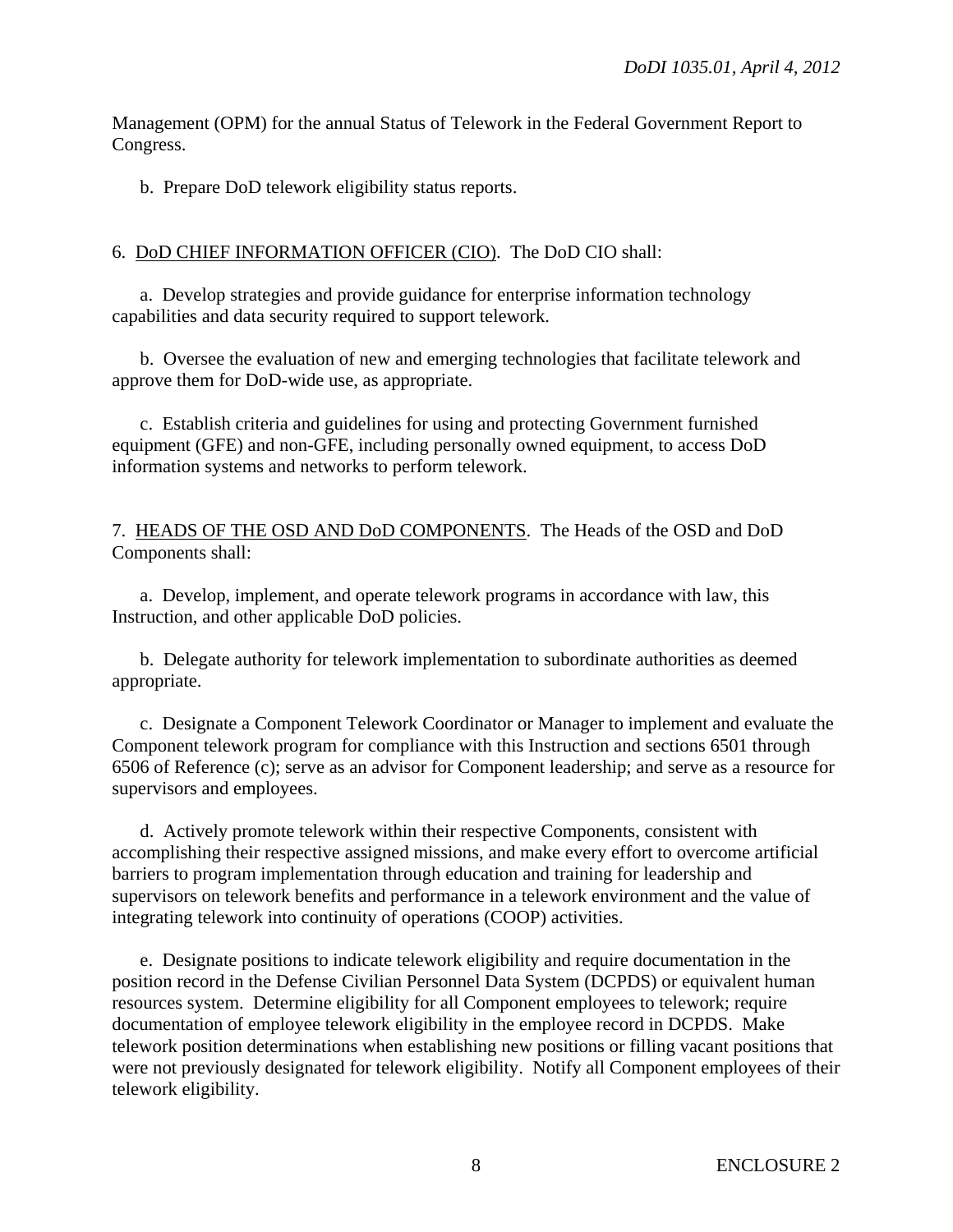f. Establish annual Component telework participation goals, track employee participation, monitor goal progress, and provide employee telework eligibility and participation data to (Defense Civilian Personnel Advisory Service) DCPAS for submission to OPM for the annual Status of Telework in the Federal Government Report to Congress.

 g. Require employees or Service members who are eligible to telework and their supervisors to be fully trained on telework procedures including information technology and data security, and safety requirements consistent with the guidance in DoD Directives 8000.01, 8100.02, 8500.01E, and 5400.11, and DoD 5400.11-R (References (h) through (l)). Delegate authority to excuse those employees who are teleworking under an approved telework agreement as of the date of the issuance of this Instruction from mandatory training to subordinate authorities as deemed appropriate consistent with the guidance in section 6503 of Reference (c).

 h. Require all employees who are authorized to telework to complete DD Form 2946, "Department of Defense Telework Agreement," available on the DoD Forms Management Program Website at http://www.dtic.mil/whs/directives/infomgt/forms/formsprogram.htm.

 i. Monitor and assess Component telework implementation to ensure compliance with this Instruction, Component specific guidance, and collective bargaining agreements, as applicable.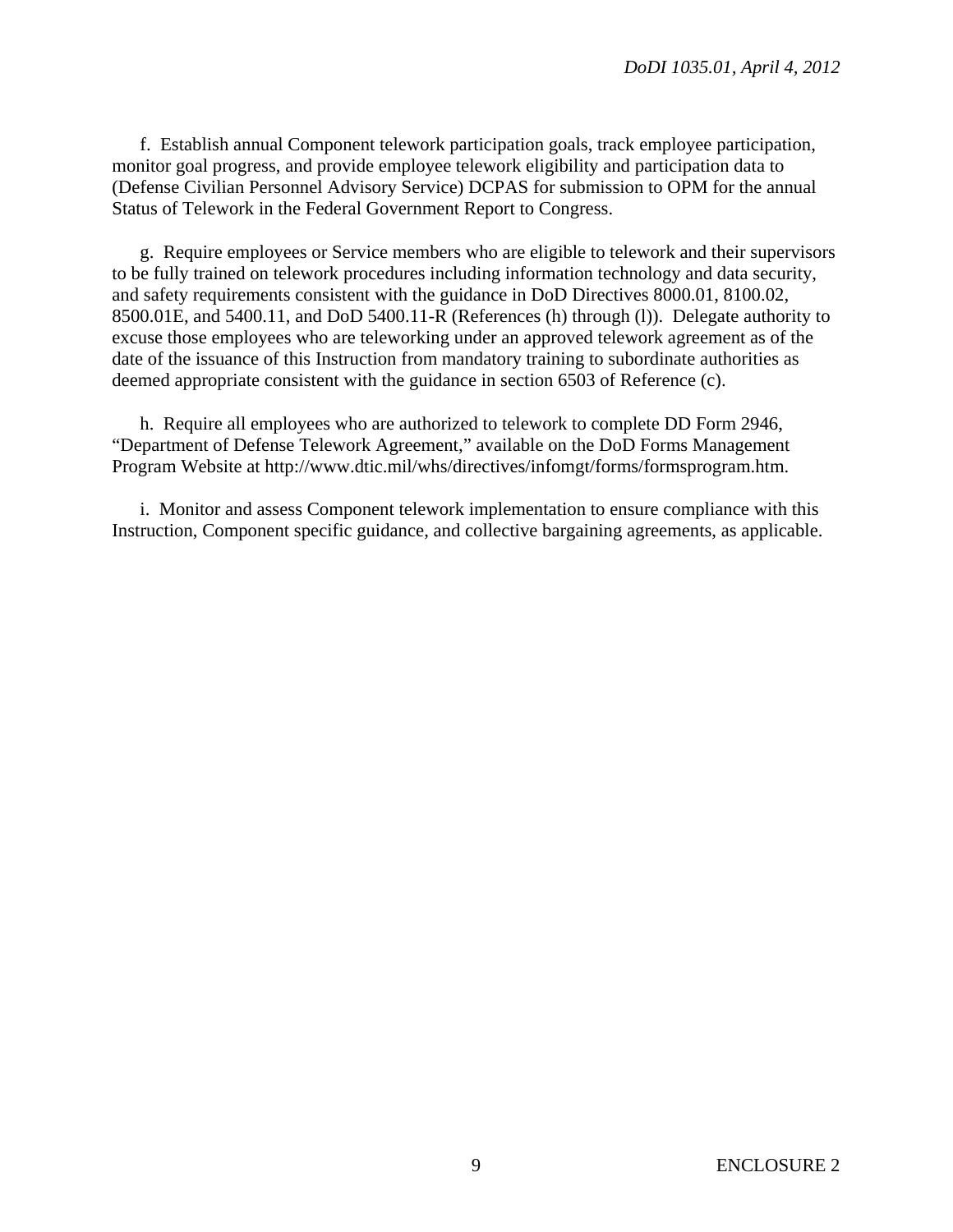#### ENCLOSURE 3

#### **PROCEDURES**

1. TELEWORK APPLICABILITY. Telework is an effective strategy for mission accomplishment, ensuring COOP in a crisis, and recruiting and retaining valued talent. Telework also benefits the environment by reducing traffic congestion and decreasing energy consumption and pollution. Telework can be used:

a. On a regular and recurring basis.

b. On a situational, non-routine, or ad hoc basis:

 (1) To perform large projects, tasks that require concentration and uninterrupted blocks of time for successful completion, or to accomplish routine job tasks when practicable.

 (2) For supervisor or commander directed Web-based distance and continuous learning, including educational requirements required by law or regulation. Training requested by an employee or Service member is subject to the supervisor's or commander's approval, as applicable, and must conform to the provisions of applicable regulations.

 (3) When the regular worksite is closed during adverse or inclement weather conditions (e.g., snow emergencies, floods, hurricanes) or with supervisor approval when OPM announces that Government offices are open with the option for unscheduled telework when severe weather conditions or other circumstances disrupt commuting and compromise employee safety. More information on unscheduled telework options can be found in OPM's Washington D.C. Dismissal and Closure Procedures at http://www.opm.gov/oca/compmemo/dismissal.pdf. While this OPM instruction is intended to apply to situations affecting Federal employees in the Washington D.C. area, Federal Executive Boards coordinate similar procedures in other metropolitan areas based on this guidance. Components are authorized to implement this guidance when the local Commander makes operation status decisions for weather-related conditions for installations or sites outside of the Washington D.C. area.

 c. As a regular or situational, arrangement for employees or Service members with impairments, as appropriate. The DoD Computer/Electronic Accommodations Program may provide services and accommodations (e.g., assistive devices and technology) for employees or Service members with impairments teleworking under an approved telework arrangement. In the case of covered employees, telework arrangements may be a form of reasonable accommodation pursuant to sections 791 and 794a of title 29, U.S.C. (also known as "The Rehabilitation Act of 1973, as amended") (Reference (m)). The Rehabilitation Act of 1973, as amended, does not apply to military personnel.

 d. Periodically (as practice) to prepare for COOP and an efficient transition to telework in the event of an emergency situation.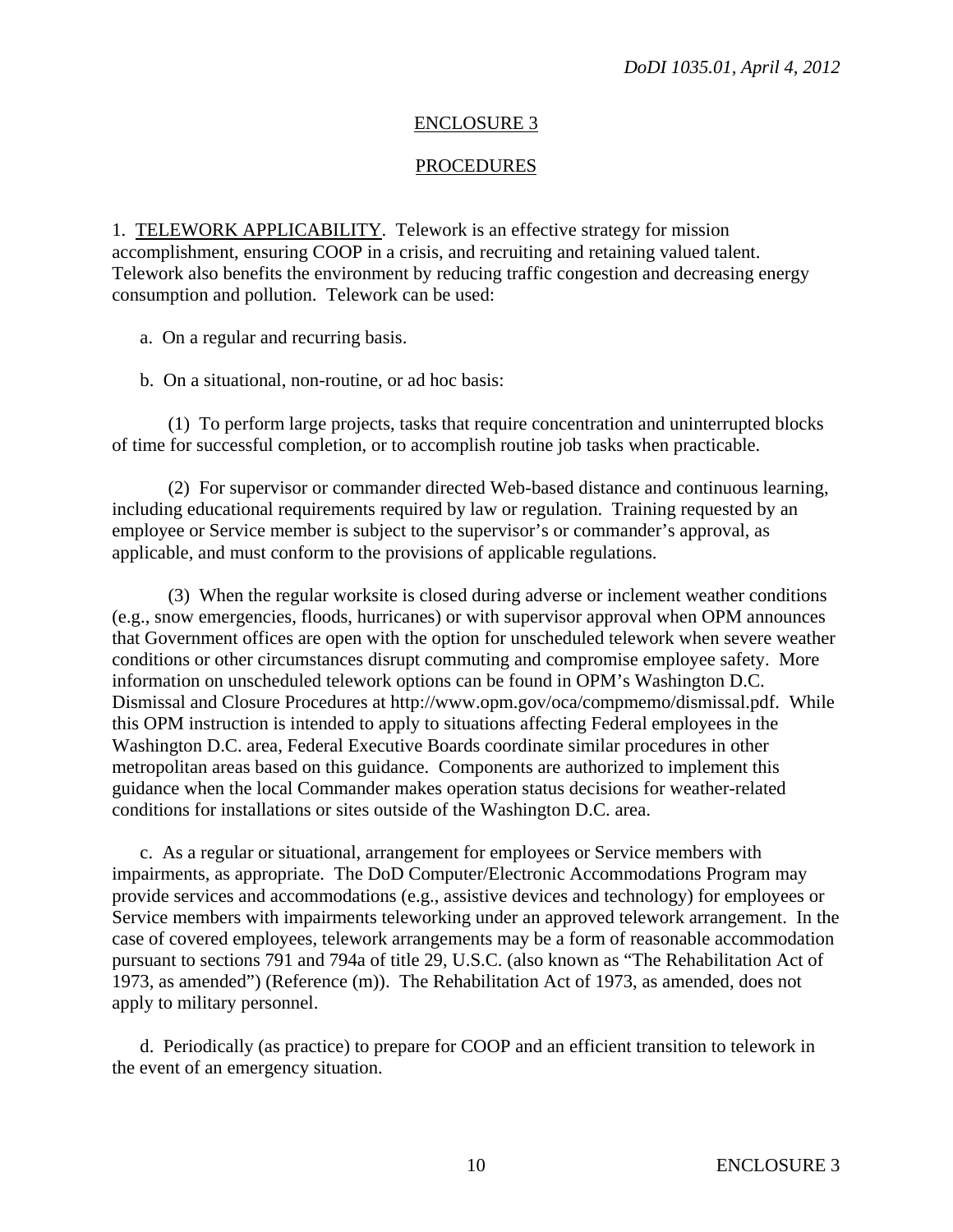#### 2. TELEWORK ELIGIBILITY

 a. The Department of Defense shall determine the eligibility of all employees to participate in telework. Eligible employees shall be permitted to telework to the maximum extent possible without diminished individual or organization performance. All employees shall be notified of their eligibility to telework.

 b. Service member eligibility is discretionary and determined by the relevant commander or supervisor, consistent with this Instruction and Component specific guidance.

 c. Foreign national employee eligibility and implementation will be determined jointly by the relevant overseas Service component commanders [OR SUPERVISOR], in accordance with the joint committee process applicable to the country concerned, and consistent with applicable host nation laws and regulations as well as international agreements and implementing arrangements.

 d. Telework eligibility criteria should be applied impartially and consistently without prohibited factors being considered.

 e. Supervisors or commanders should allow maximum flexibility for employees or Service members to telework to the extent that mission readiness or accomplishment is not compromised. Regular, routine use of telework programs will allow supervisors, employees, and Service members to identify and resolve technology, equipment, communications, workflow, and associated issues that could impact the efficiency of mission accomplishment and inhibit the transparency of remote work.

 f. Telework is a discretionary workplace flexibility. Although use of telework is encouraged, employees cannot be ordered to telework, unless the employee's duties are designated as mission-critical and the employee is required to report to an alternative worksite or the employee's telework agreement addresses this requirement. In certain situations based on the following criteria, positions or employees may be identified as ineligible for telework. However when an employees' position is ineligible for telework, there may be circumstances or portions of employees' work (e.g., reading and analyzing documents, and preparing reports or other types of correspondence) when the employees in these positions may be considered for telework on a situational basis:

 (1) Employees in positions that require, on a daily basis, direct handling of classified materials. Classified work at an approved alternative secure location may be allowed contingent on individual DoD Component requirements regarding such work, when situations warrant.

 (2) Employees in positions that require, on a daily basis, an on-site activity or face-toface personal contacts that cannot be handled remotely or at an alternative worksite (e.g., handson contact with machinery, equipment, or vehicles; direct patient care).

 (3) Employees whose performance or conduct warrants more close supervisory direction than telework may provide; whose rating of record is below fully successful (or its equivalent);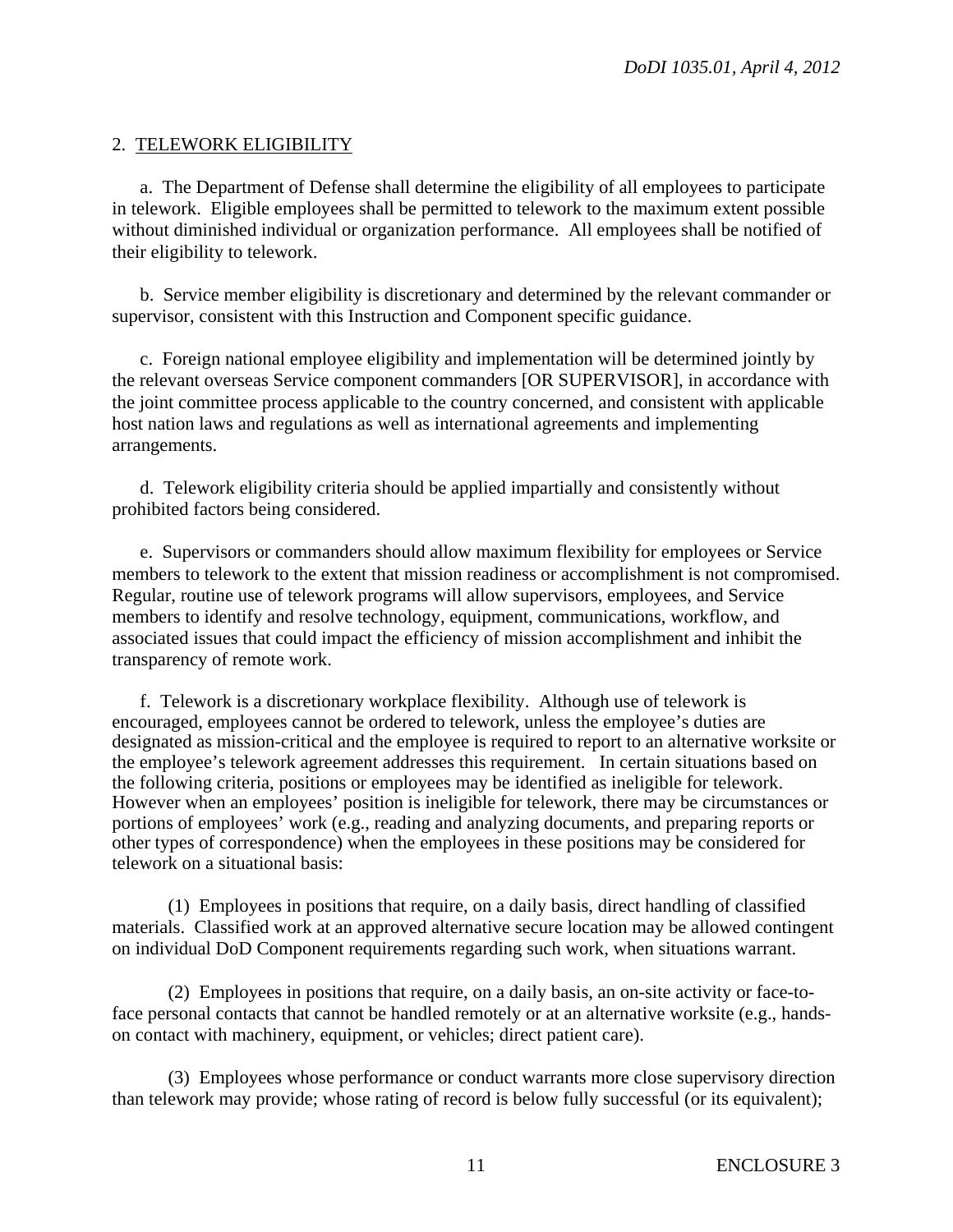whose conduct has resulted in disciplinary action within the past 12 months; or who have unresolved security issues that might influence telework eligibility (e.g., based on personal conduct, handling protected information, or use of information technology information systems).

 (4) Employees recently assigned or newly appointed to trainee or entry level positions. The length of time for which the employee is deemed ineligible for telework is at the Component's discretion and should be based upon criteria identified and addressed in the Component's telework guidance (e.g., the employee's performance within the first 6 months in the position or at mid-term review is at an acceptable level).

g*.* Employees in positions determined not normally suitable for telework as cited in subparagraphs 2.f.(1) through (4) of this enclosure may become eligible to telework in an emergency situation if their functions are designated as mission-critical.

 h. DoD Components shall review the criteria at subparagraphs 2.f.(1) through (4) of this enclosure to determine employee eligibility to participate in telework on either a regular or situational basis.

i. Employees shall not be authorized to telework consistent with the guidance set forth in section 6502 of Reference (c) if:

 (1) The employee has been officially disciplined for being absent without permission for more than 5 days in any calendar year.

 (2) The employee has been officially disciplined for violations of subpart G of the Standards of Ethical Conduct of Employees of the Executive Branch for viewing, downloading, or exchanging pornography, including child pornography, on a Federal Government computer or while performing Federal Government duties consistent with the guidance set forth in section 2635.704 of title 5, Code of Federal Regulations (Reference (n)).

## 3. TELEWORK REQUIREMENTS

## a. Supervisor Functions

 (1) Determine employee eligibility for regular and recurring or situational telework consistent with the requirements of paragraphs 2.a. through h. of this enclosure and Component guidance and collective bargaining agreements, as applicable.

(2) Notify employees of their eligibility to telework.

 (3) Participate in telework training prior to approving employees' telework agreements and allow them to telework consistent with the requirements of paragraph 3.l. of this enclosure and Component guidance.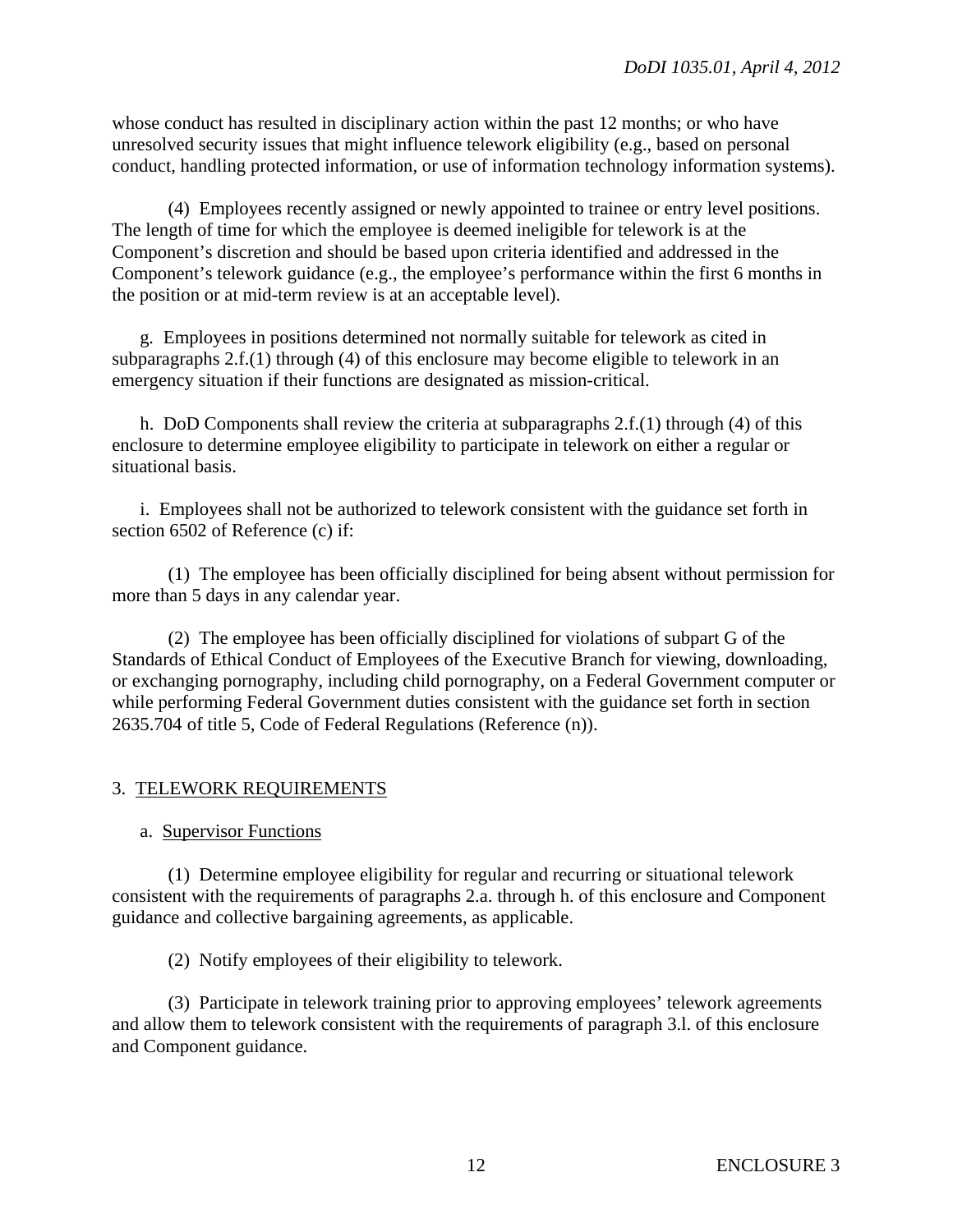(4) Approve or deny requests for telework based upon mission requirements, employee performance, current disciplinary actions, inappropriate work habits, and the needs of the workgroup. Complete, sign, and maintain a DD Form 2946, consistent with the requirements of subparagraphs 3.d.(1) through (6) of this enclosure and Component guidance when an employee's request to telework is approved. Base denial of telework requests on mission requirements, performance, conduct, or the needs of the workgroup (e.g., office coverage). Justify, in writing, the basis for the denial or termination of telework on the DD Form 2946. Include information about when the employee may reapply or actions that the employee should take to improve his or her chance of approval, when practicable.

 (5) Ensure adequate worksite coverage during business hours so that mission operations continue to be carried out efficiently and effectively and teleworkers and onsite employees are treated equitably.

(6) Ensure teleworkers are held accountable for GFE.

 (7) Terminate telework arrangements if an employee's performance or conduct does not comply with the terms of the telework agreement or if the teleworking arrangement fails to meet organizational needs.

#### b. Employee Functions

 (1) Participate in telework training prior to entering into a written telework agreement consistent with the requirements of paragraph 3.l. of this enclosure and Component guidance.

 (2) Complete DD Form 2946 detailing the location of the alternative worksite consistent with the requirements of subparagraphs 3.d.(1) through (6) of this enclosure and Component guidance. If requesting telework at home, designate one area in the home as the official work station for purposes of telework, ensure that the designated area complies with safety requirements, and complete the self-certification safety checklist. Report any work-related accident or injury occurring at the alternative worksite and provide the supervisor with medical documentation related to the accident or injury.

 (3) Protect all controlled unclassified information (CUI) as defined in DoD Instruction 5200.01 (Reference (o)) including Privacy Act or For Official Use Only data, and classified (where applicable and authorized at a secure alternative location) data and comply with all criteria and guidelines for information and electronic security consistent with subparagraphs 3.f.(1) through (5) of this enclosure and Component guidance.

 (4) Safeguard and ensure appropriate use of GFE consistent with subparagraphs 3.g.(1) through (5) of this enclosure and Component guidance.

 (5) Work at the regular worksite on scheduled telework days if called for by mission requirements.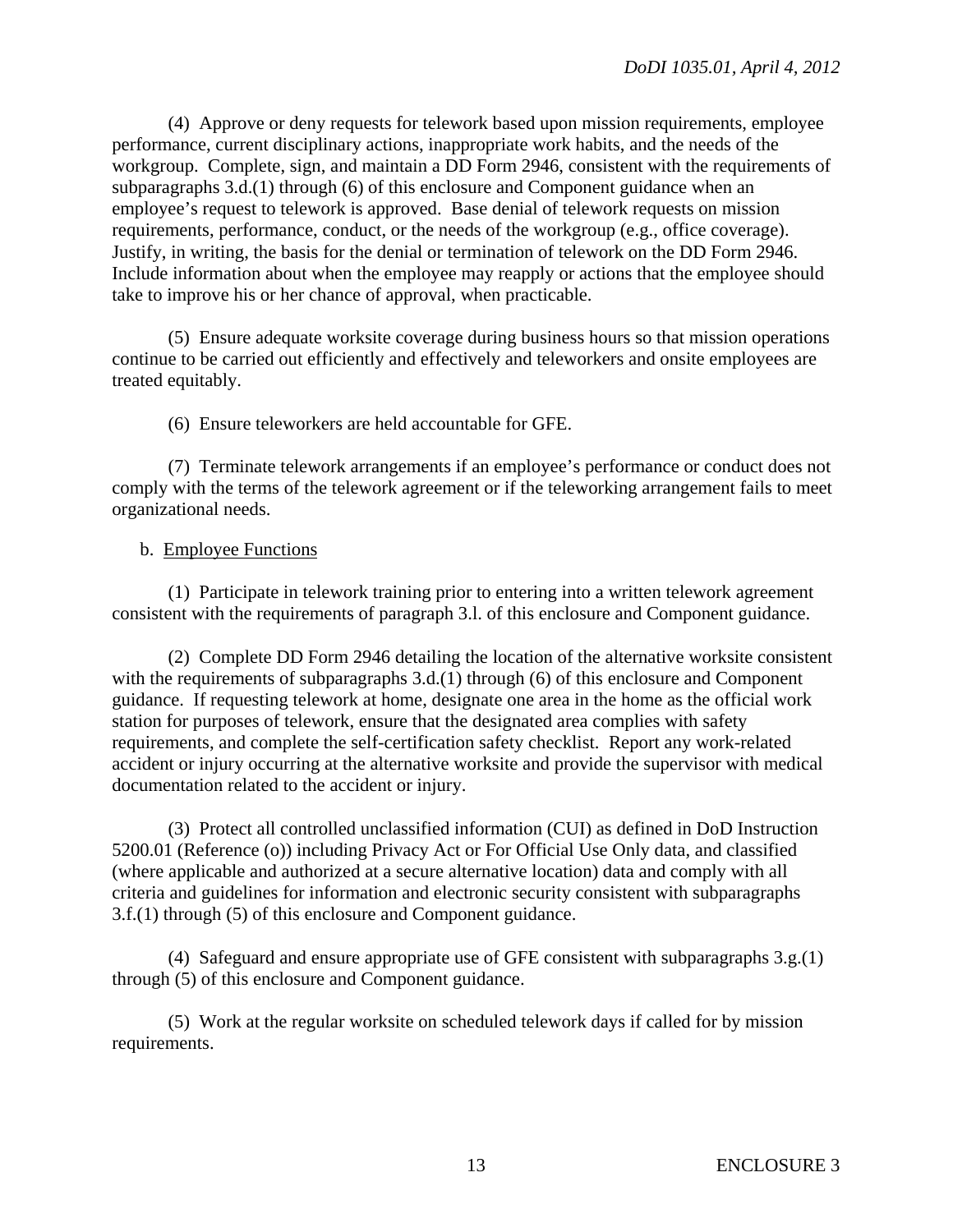(6) Contact the supervisor to request unscheduled telework when Government employees are provided this option consistent with subparagraph 3.i.(3) of this enclosure and Component guidance.

 (7) Maintain a required performance level of at least the fully successful level or equivalent.

 (8) Code and report approved telework time in the Component Time and Attendance System.

 c. Service Member Functions. Service member responsibilities are at the discretion of the Heads of the OSD and DoD Components and where indicated in this Instruction.

#### d. Telework Agreements

 (1) All employees who are authorized to telework shall complete a DD Form 2946. The DD Form 2946 shall be signed and dated by the employee and supervisor and maintained by the employee's supervisor. Components are encouraged to include a DD Form 2946 in the new employee on-boarding packages for those employees occupying telework eligible positions to ensure that they are aware of their telework responsibilities, should telework be offered or requested. Information on telework responsibilities should be posted throughout the workplace and included in periodic training events.

 (2) Employees with mission-critical duties and those who may be required to telework in the case of a COOP event, office closure due to adverse or inclement weather, or pandemic health crisis shall have a DD Form 2946 in place.

 (3) Completed DD Forms 2946 should outline the specific work arrangement agreed upon and address the logistics of alternative workplace arrangements such as the employee's work schedule, security requirements for DoD information, safety requirements for the alternative worksite, supplies and equipment issued, protection of GFE, the supervisor's expectations of a teleworker's performance, and the employee's emergency response telework responsibilities. All telework agreements, regardless of the employee's emergency response status, should address:

 (a) The employee's telework location (e.g., the employee's home or other approved alternative worksite such as a telework center, when appropriate).

 (b) Telework requirements when the regular worksite is closed (e.g., emergency dismissal due to adverse weather conditions such as snow emergencies, floods, hurricanes, or any other type of emergency situation) or when OPM announces that Government offices are open with the option for unscheduled telework when severe weather conditions or other circumstances disrupt commuting and compromise employee safety.

 (c) Instructions on whether classified (where applicable and authorized at a secure alternative location) and CUI data is authorized for use at the telework location. If so, criteria for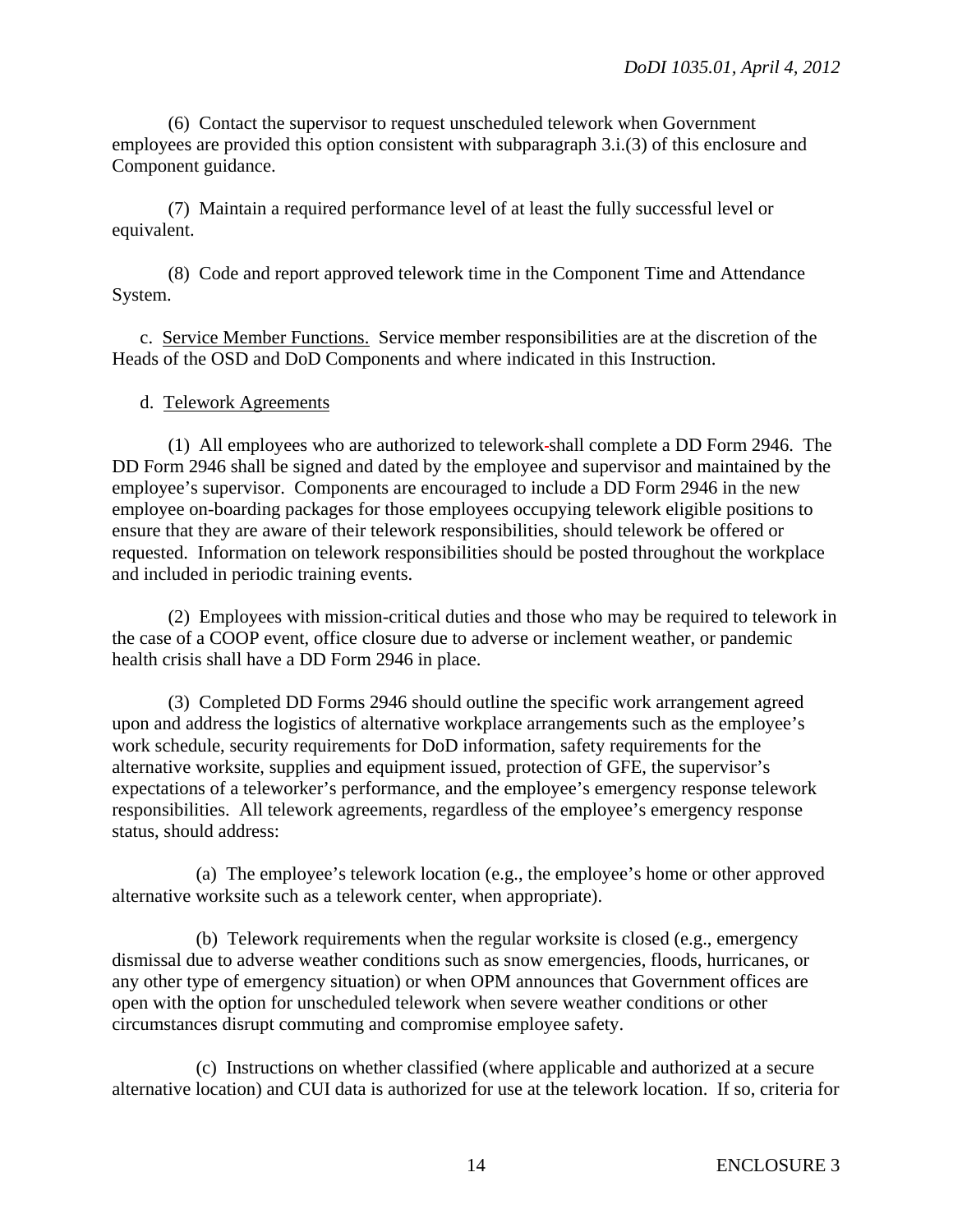the proper encryption, storage, safeguarding, and return of such information and data shall be consistent with subparagraphs 3.f.(2)(a) through (c) of this enclosure. The DD 2946 shall also include Component specific guidance and criteria.

(d) That the employee may not be authorized to telework if the employee's performance does not comply with the terms of the telework agreement.

 (4) If the employee's home is the telework location, it is the responsibility of the employee to make certain that a safe work environment is maintained while teleworking. Employees should designate one section of the home as the telework work station for purposes of the telework agreement and complete and sign a self-certification safety checklist as part of the initial submittal of the DD Form 2946 prior to beginning the telework arrangement.

 (5) Telework agreements shall be reviewed by the supervisor and teleworker, revalidated at least every 2 years, and revised when appropriate. A new DD Form 2946 should be completed when a new supervisor is responsible for the employee*.*

 (6) Teleworkers may be required to return to the regular worksite on scheduled telework days based on operational requirements (e.g., to attend a specific meeting). A recall to the office for operational reasons is not a termination of the telework agreement. Requests by teleworkers to change their scheduled telework day(s) in a particular week or biweekly pay period should be accommodated by the supervisor where practicable, consistent with mission requirements. A permanent change of the telework agreement must be reflected by approval of a new DD Form 2946.

 e. Official Worksite. Designation of the official worksite shall be established for an employee on an approved regular telework schedule on a case-by-case basis consistent with the guidance in section 531.605 of Reference (n). The official worksite for an employee covered by a telework agreement is the location of the regular worksite for the employee's position (i.e., the place where the employee would normally work absent a telework agreement), as long as the employee is scheduled to report physically at least twice each biweekly pay period on a regular and recurring basis to the regular worksite. The employee's official worksite may involve an arrangement where the employee has no dedicated space at the worksite, but uses alternative arrangements when working at the official worksite location (e.g., desk sharing, hoteling, or hot desking). In the case of a telework employee whose work location varies on a recurring basis, the employee does not need to report at least twice each bi-weekly pay period to the regular worksite established by the agency as long as the employee is performing work within the same geographic area (established for the purpose of a given pay entitlement) as the employee's regular worksite.

 (1) When an employee's worksite is changed from the official worksite to the telework location in a permanent arrangement, a Standard Form 50, "Notification of Personnel Action," or equivalent nonappropriated fund form must be completed by the servicing human resources office. Supervisors and employees should be aware of the implications of this arrangement.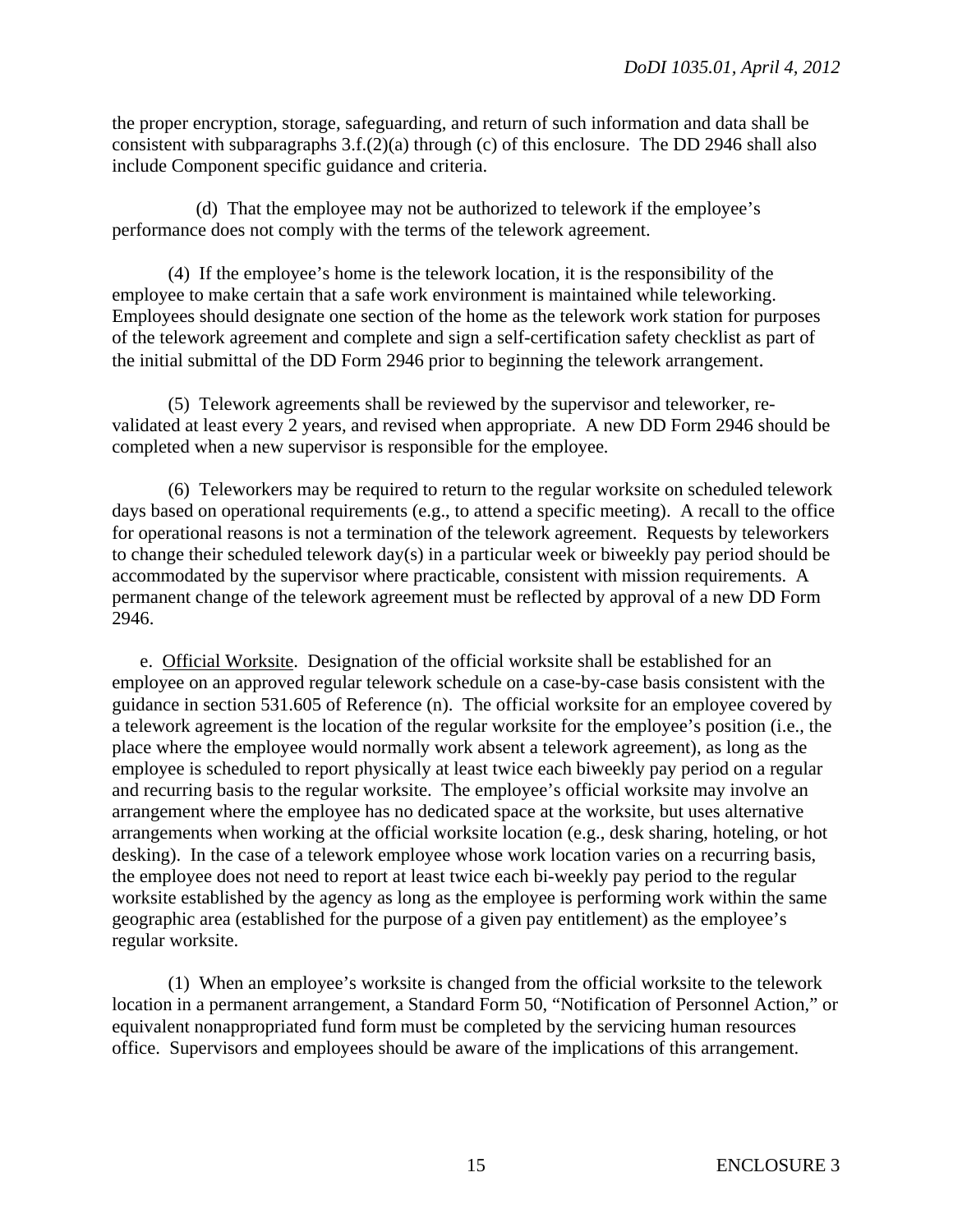(a) Employees are compensated based on the location of their official worksite (i.e., when the telework location is the employee's official worksite, locality pay would be based on the location of the telework site, not the regular worksite).

 (b) Employees are entitled to reimbursement for official business travel to the regular worksite when the employee teleworks full-time from a location outside of the local commuting area, and his or her alternative worksite has been determined as his or her official duty station.

 (2) Reassignment of the employee from the official worksite to the telework site may also have implications for a reduction in force (e.g., the telework site may be a different competitive area than the regular worksite).

 f. Security Considerations. Employees or Service members are responsible for safeguarding all DoD information, protecting GFE and Government property, and performing assigned duties while teleworking in support of Component mission requirements. Government-furnished computer equipment, software, and communications, with appropriate security measures, are required for any telework arrangement that involves CUI data.

 (1) Employees and Service members in telework arrangements shall not take classified documents (hard copy or electronic) to their homes or alternative worksites. If classified telework is authorized at an approved alternative secure location, teleworkers shall comply with the procedures established by the DoD Component regarding such work.

 (2) Employees and Service members must protect CUI, including Privacy Act or For Official Use Only data, consistent with the guidance set forth in Reference (k); section 552a of title 5, U.S. C. (also known as the Privacy Act of 1974) (Reference (p)); and DoD 5400.7-R (Reference (q)); as well as DoD Component policy.

 (a) Teleworking employees who access Personally Identifiable Information (PII) may only do so on encrypted GFE requiring two-factor authentication for access, in accordance with OMB Memorandum 07-16 (Reference (r)).

 (b) Extraction of PII from DoD systems onto GFE used for teleworking is prohibited unless approved by a manager and logged and erased in accordance with the requirements of OMB Memorandum 06-16 (Reference (s)).

 (c) The use of personal e-mail accounts for PII transmission is strictly prohibited. PII may only be e-mailed between Government email accounts and must be encrypted and digitally signed.

 (3) Employees and Service members must protect CUI or contractor proprietary data restricted by section 423 of title 41, U.S.C. (also known as section 27 of the "Office of Federal Procurement Policy Act, as amended") (Reference (t)) or data otherwise restricted by the Federal Acquisition Regulation (Reference (u)) or the Defense Federal Acquisition Regulation Supplement (Reference (v)) or other acquisition policies.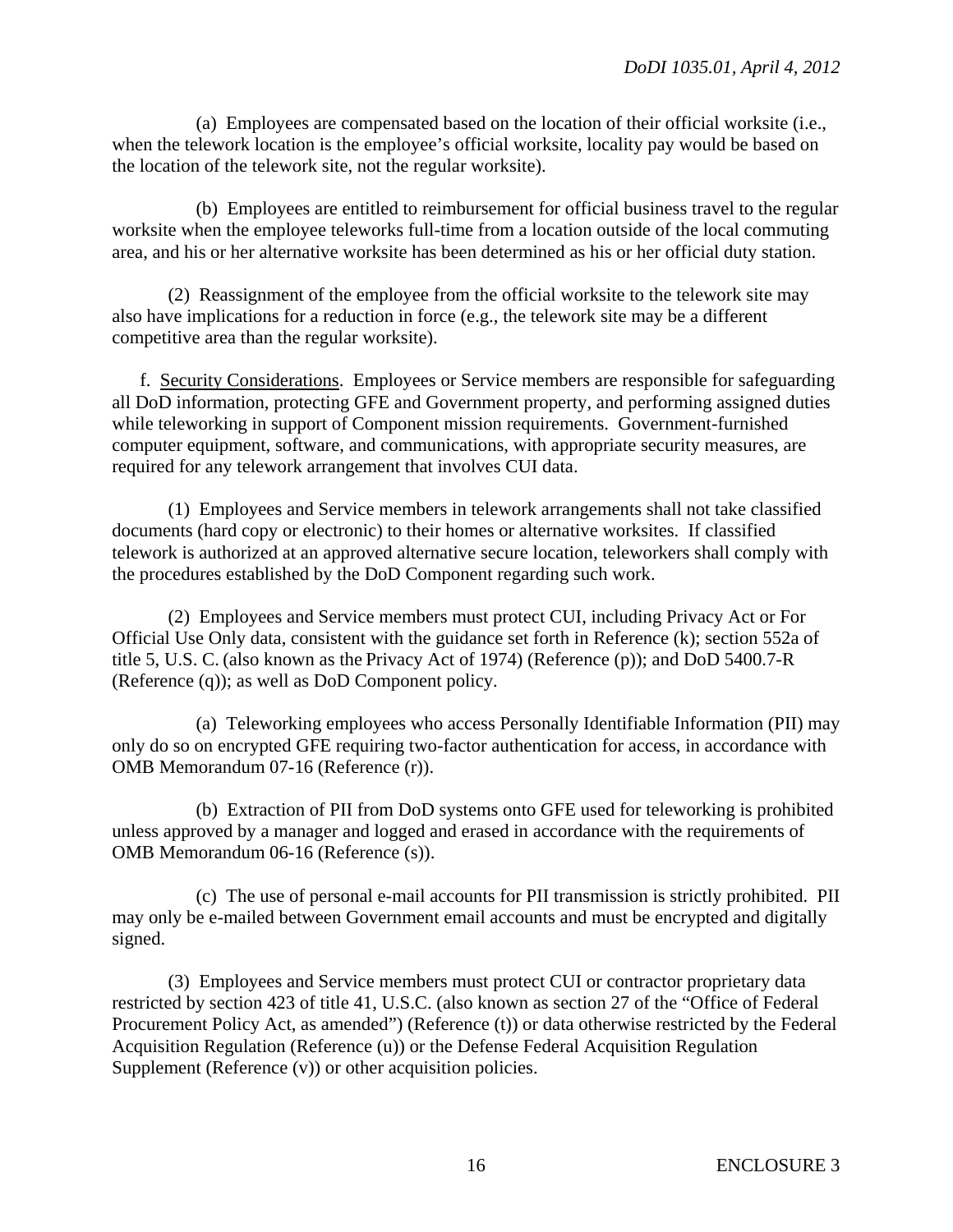(4) Employees and Service members must comply with criteria and guidelines established by the DoD CIO and their respective Components for using both GFE and non-GFE and for access to DoD information systems and networks to perform telework.

 (5) Employees and Service members who telework from home must comply with criteria and guidelines established by their respective Components for keeping Government property and information safe and secure. Restrictions may apply to employees or Service members located outside of the continental United States as determined by DoD Component criteria and guidelines.

 g. Equipment and Office Supplies. DoD Components should provide the necessary equipment and office supplies (e.g., paper, toner, and printer ink) for use with GFE for employees and Service members who telework on a regular and recurring basis, within budgetary constraints, based on the nature and type of work performed. Equipment and supplies may be furnished for employees and Service members who telework on a situational basis when practicable. Employees must comply with equipment usage requirements set forth in the telework agreement. The General Services Administration (GSA) offers guidelines for equipment and support that agencies may provide to teleworkers on page 13845 of Volume 71, Federal Register (Reference (w)).

 (1) GFE should be approved for employees or Service members who telework on a regular and recurring basis and for situational teleworkers, when practicable. The local Component commander or supervisor should determine the propriety of furnishing and installing GFE and software. The Component will be responsible for the service and maintenance of GFE.

 (2) DoD remote access software may be installed onto Government-furnished and personally-owned computers to enable access to unclassified DoD systems and networks consistent with criteria and guidelines established by the DoD CIO and the employee's or Service member's respective DoD Component requirements.

 (3) GFE shall be used for official use and authorized purposes only. Family members and friends of employees or Service members are not authorized to use GFE and materials. GFE must be returned to the DoD Component at the conclusion of teleworking arrangements or at the Component's request.

 (4) Use of personally owned computers to access unclassified DoD systems or networks remotely must comply with the criteria and guidelines for using personal equipment established by the DoD CIO and the employee's or Service member's respective DoD Component requirements.

 (5) The employee or Service member is responsible for the installation, repair, and maintenance of all personally-owned equipment and other incremental costs associated with the residential worksite. Operating costs associated with the teleworker using their personal residence as the alternative worksite including home maintenance, insurance, or utilities (e.g., heat, electricity) will not be assumed by the DoD.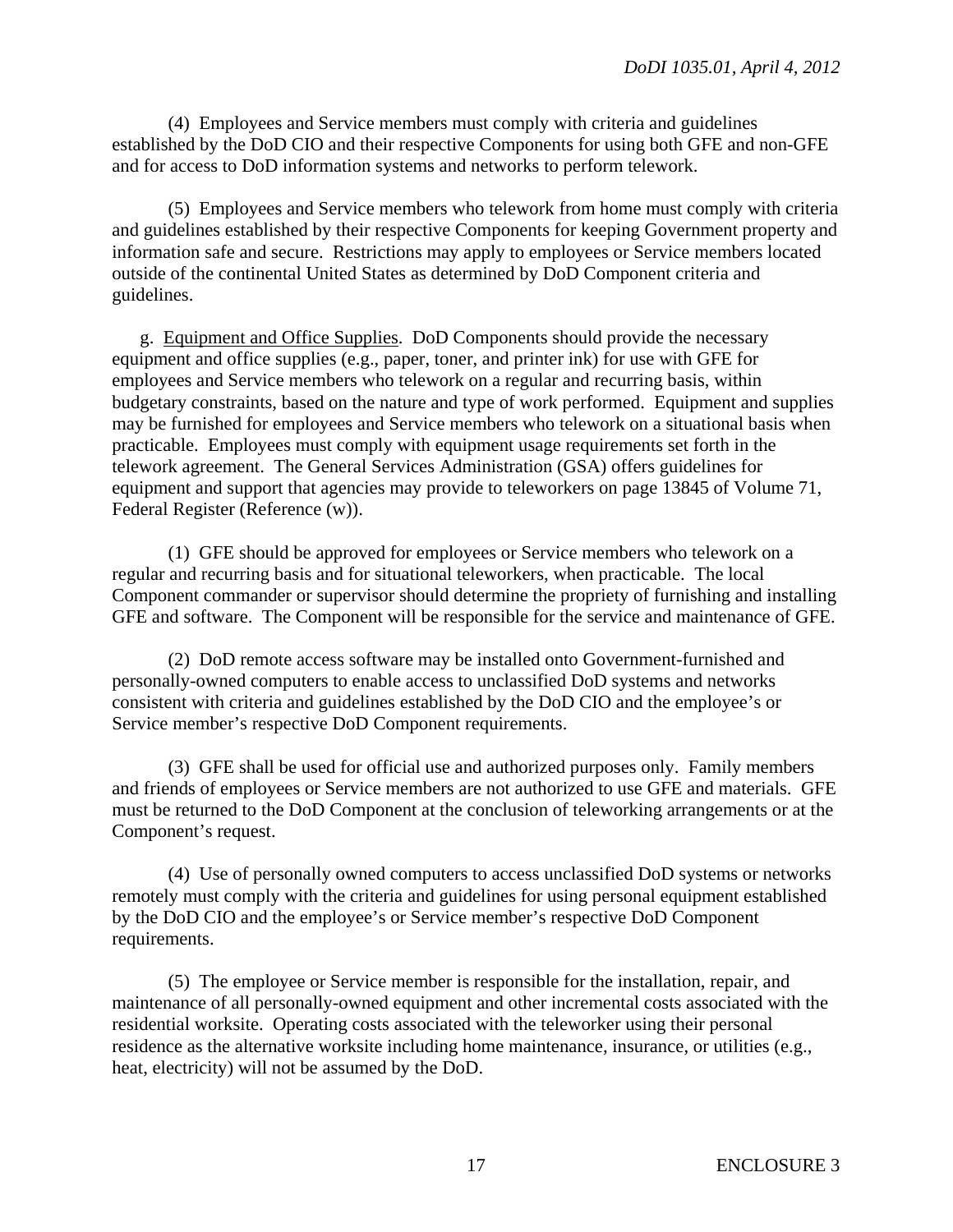(6) DoD Components may use appropriated funds to install telephone lines, broadband, or other necessary telecommunications equipment in a private residence and fund appropriate monthly expenses for employees that telework on a regular and recurring basis, when the purpose is for official Government business consistent with the guidance set forth in section 1348 note of title 31, U.S.C. (Reference (x)) (also known as "The Treasury, Postal Service, and General Government Appropriations Act of 1996"). Components may also issue a calling card, provide a cell phone, or reimburse for long-distance (domestic and international) telephone expenses if incurred as a result of official business.

 (7) The DoD is not liable for damages to the employee's or Service member's personal or real property while the employee or Service member is working at home, except to the extent the Government is liable under sections 1346(b), 1402(b), 2401(b), and 2761-1680 of title 28, U.S.C. (also known as "The Federal Tort Claims Act") (Reference (y)) or section 3721 of (also known as "The Military Personnel and Civilian Employees Claims Act") (Reference (z)).

 (8) Employees are covered by chapter 81 of title 5, U.S.C. (also known as "The Federal Employees' Compensation Act" (Reference (aa)) when injured or suffering from work-related illnesses while conducting official Government business at the telework location. The DoD's potential exposure to liability is restricted to the designated official alternative worksite. Employees paid from nonappropriated funds are covered under chapter 18 of title 33, U.S.C. (also known as "The Longshore and Harbor Workers' Compensation Act") (Reference (ab)). Employees should notify their supervisors if injured while teleworking and provide their supervisors with medical documentation related to the injury.

#### h. Telework Centers

 (1) DoD Components are authorized, consistent with section 630 of Public Law 105-277 (Reference (ac)), to fund costs associated with renting space, including equipment and utilities, at telework centers as practicable. Components may provide employees with a cell phone or calling card to cover long distance telephone charges while working at a telework center.

 (2) Security requirements prescribed in this Instruction apply to all employees who telework, including those who telework from telework centers.

## i. Emergency Situations

 (1) Employees or Service members who perform mission-critical duties may be required to work from home or an alternative worksite such as a telework center during an emergency situation. Components shall require these employees to complete a DD Form 2946. The telework agreement should address the telework location and work expectations. Supervisors will include a description of emergency duties with the telework agreement if emergency duties are different from the employee's normal duties. During any period that a Component is operating under the COOP plan, that plan shall supersede the telework policy and the provisions of the telework agreement. Telework agreements are not required for Service members.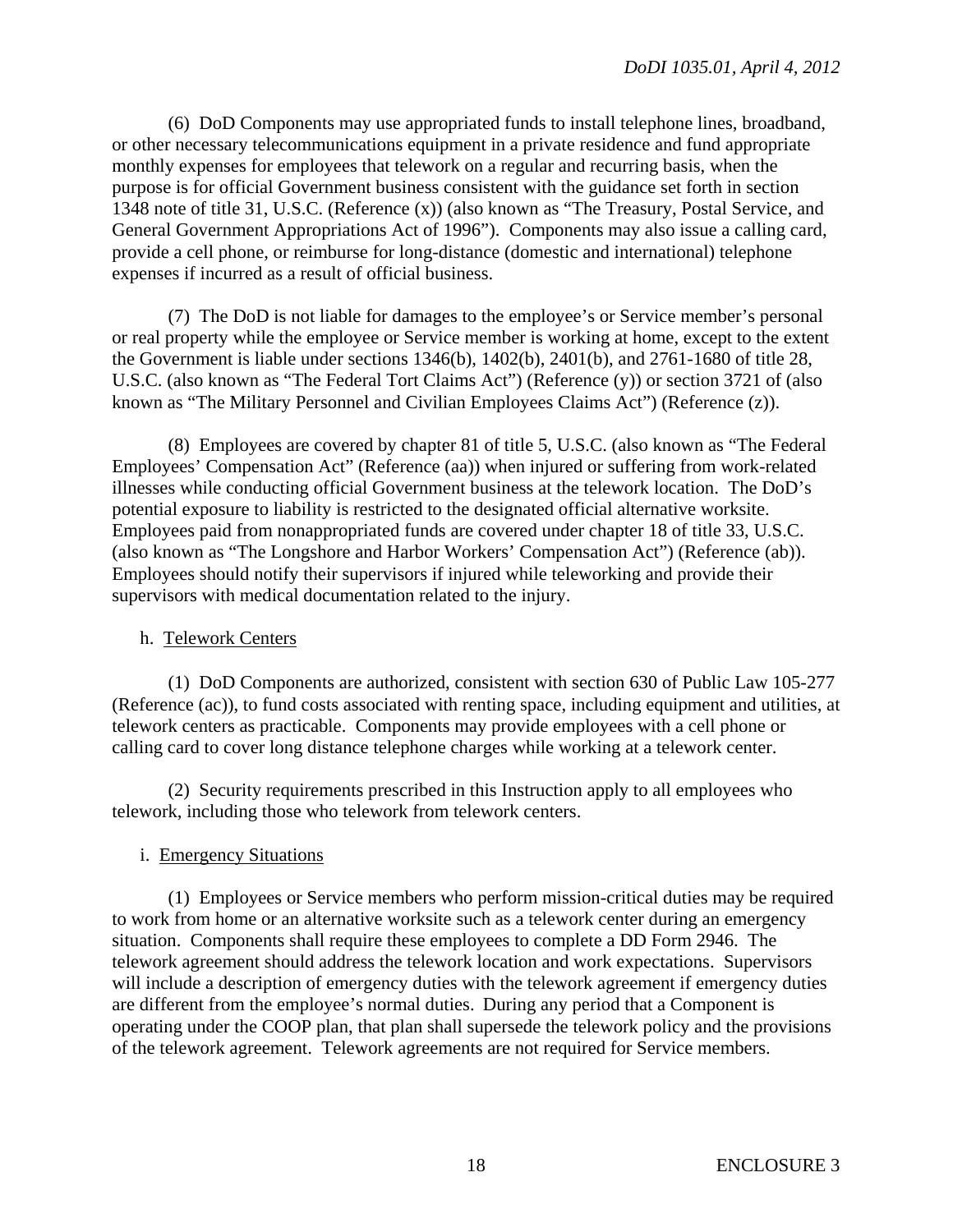(2) In the event of a pandemic health crisis, employees with COOP responsibilities, Service members, and employees who do not have COOP responsibilities, but are trained and equipped to telework, may be asked to telework to prevent the spread of germs. These employees or Service members should telework on a regular basis to ensure their proficiency and telework's effectiveness in continuing operations. Employees or Service members in positions not typically eligible for telework should telework on a situational basis when feasible. These employees shall have a signed DD Form 2946 in place.

 (3) Employees approved for regular and situational telework who are not able to report to their assigned office location due to office closure or dismissal from a natural or manmade emergency event (e.g., hurricane, earthquake, wildfire, flooding, act of terrorism) or when OPM announces that Government offices are open with the option for unscheduled telework when weather conditions or other circumstances disrupt commuting and compromise employee safety, shall telework each regularly scheduled work day during the emergency situation, when the capability to telework is available at the alternative worksite. When Government offices are closed to the public, designated employees who are unable to work due to personal situations or other circumstances (e.g., illness, dependent care responsibilities, loss of electrical power, evacuation by local authorities, or the employee cannot access materials necessary to continue work during the emergency) shall attempt to contact a supervisor to request leave appropriate for those circumstances or to be excused from duty. Supervisors may administratively excuse designated teleworkers from teleworking on a case-by-case basis. If the worksite office is open and circumstances prevent the employee from teleworking, the employee may report to the worksite or request leave as practicable. If the teleworker is unable to communicate with his or her supervisor to be excused from duty and cannot maintain their remote working status, the teleworker should follow the Component's emergency guidance, orders, and procedures (e.g., outlined in COOP and other applicable emergency management plans). Any requirement that a teleworker continue to work during an office closure or early dismissal shall be included in the employee's DD Form 2946.

 (4) When an employee's residence or other approved alternative worksite has been designated as a safe haven during an emergency, such as a pandemic health crisis evacuation, the supervisor may assign any work necessary, as long as the employee has the skills to perform the assigned work, without regard to the employee's grade or pay band level. In cases where a safe haven is designated, a DD Form 2946 does not need to be in place consistent with the guidance in section 550.409 of Reference (n).

 (5) Employees or Service members designated as mission-critical should telework on a regular basis to ensure their proficiency and telework's effectiveness in continuing operations in the event of an emergency or pandemic. Mission-critical employees in positions not typically eligible for telework should telework on a situational basis, when feasible. Such employees shall have a signed DD Form 2946 in place.

#### j. Work Schedules and Compensation

 (1) Employees who telework must be at their alternative worksite during their scheduled tours of duty.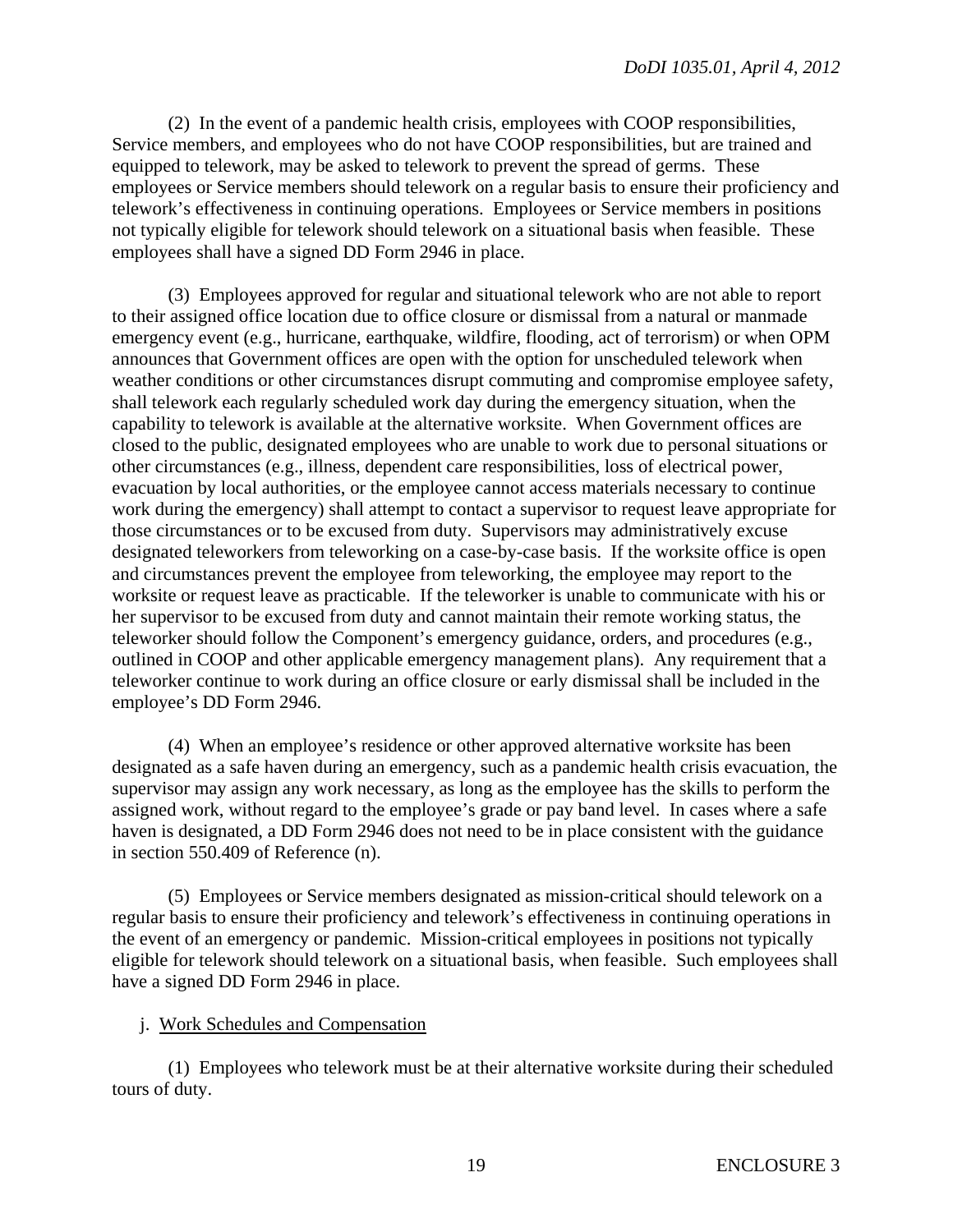(2) Employees may not use telework as a substitute for dependent care (e.g., child or elder care).

 (3) Employees who telework may also have alternative work schedules at the discretion of the supervisor.

 (4) Employees may work part of the day at their approved alternative worksite and part of the day at the traditional worksite to accommodate work schedules and personal commitments (e.g., to attend a training course or a medical appointment located near the employee's alternative worksite prior to reporting to the regular worksite).

 (5) Premium pay provisions that apply to work at the regular worksite also apply to employees who telework. Employees may work overtime only when specifically ordered and approved in advance by the supervisor. Instances in which employees perform overtime work without prior supervisory approval may be cause for administrative or disciplinary action.

 k. Time and Attendance. Time spent in a telework status must be accounted for and reported in the same manner as if the employee reported for work at the regular worksite.

 (1) Supervisors should establish appropriate procedures for documenting hours of work and approved leave for teleworkers to ensure telework hours are appropriately coded as regular and recurring, situational, or medical. DoD Components using the Defense Civilian Pay System shall document these telework hours in the time and attendance system.

 (2) Employees must record dates and times of telework accomplished so Component telework usage can be tracked.

 l. Telework Training. Employees authorized to telework and their supervisors shall complete telework training prior to signing the telework agreement. Employees teleworking under an approved telework agreement as of the date of this Instruction may be excused from this requirement consistent with DoD Component guidance. Components are strongly encouraged to provide updated information related to revised DoD and Component policy and guidance to these specifically exempt employees and their supervisors. Comprehensive OPM telework training courses for supervisors and employees are available at the joint OPM/GSA telework website, http://www.telework.gov/tools\_and\_resources/training/index.aspx. OPM also offers telework training for managers available through OPM's Eastern and Western Management Development Centers. Details on the Development Centers and course schedules can be found at http://www.leadership.opm.gov. DoD Component Telework Coordinators or their designees may provide training and consultation on telework matters to employees, supervisors, and leaders. Employees, supervisors, and leaders shall be permitted to participate in telework training during the work day. All employees and Service members who telework shall be trained on accessing the unclassified DoD information technology network remotely consistent with the guidance in References (h) and (i) and in the guidance set forth in DoD Directive 8570.01 (Reference (ad)).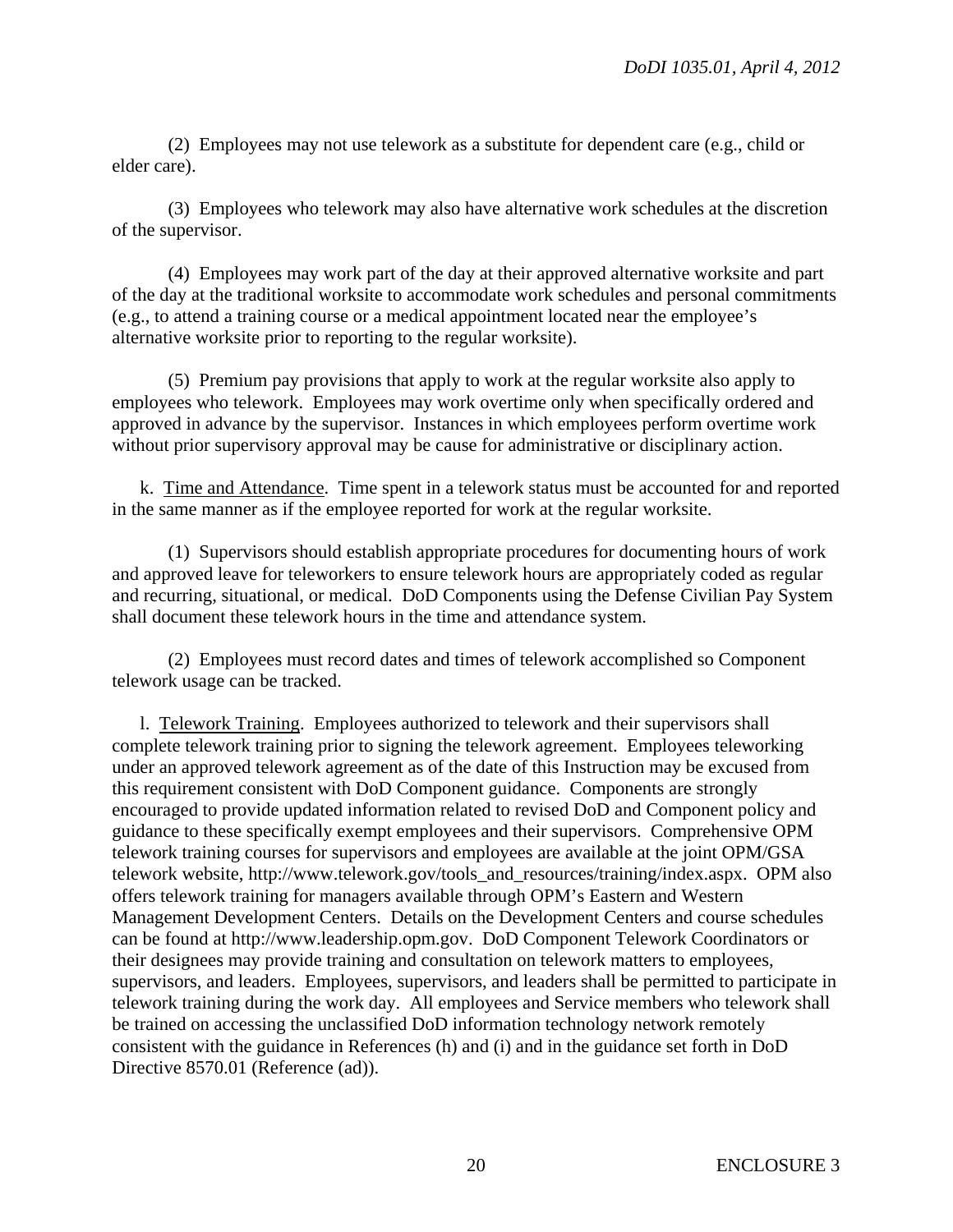m. Telework and Travel. The provisions in the guidance set forth in sections 550.112 and 551.422 of Reference (n) concerning time spent in a travel status are applicable to employees who are directed to travel away from the alternative worksite during a period that is scheduled for telework.

#### n. Performance Management

 (1) Teleworkers and non-teleworkers shall be treated the same for the purpose of work requirements, periodic appraisals of job performance, training, rewarding, reassigning, promoting, reducing in grade, retaining and removal, and other acts requiring management discretion.

 (2) Performance standards for employees that telework should be the same as performance standards for on-site employees.

 (3) As with any supervisory relationship, work assignments to be performed or training to be accomplished while on telework should be discussed, understood, and agreed to in advance of the telework event.

 (4) Supervisor expectations of an employee's performance should be clearly addressed in the DD Form 2946. As with on-site personnel, employees shall be held accountable for the results that they produce while teleworking.

 (5) Supervisors shall communicate expectations of telework arrangements, including work assignments, office coverage, and staff communication to teleworking and non-teleworking employees in the workgroup.

 (a) Supervisors shall put procedures in place to maintain communication across all members of a workgroup.

 (b) Supervisors are responsible for the effective functioning of the workgroup. However, employees are responsible for their availability and information sharing with the workgroup. Supervisors and employees are responsible for ensuring the success of the telework arrangement.

 o. Telework Denial and Termination. A telework request may be denied by the supervisor. A telework agreement may be terminated at the discretion of the supervisor or at the employee's request.

 (1) When an employee's request to telework is denied or an agreement is terminated by the supervisor, the reasons for denial or termination should be documented in writing and given to the employee. Denial or termination of telework agreements should be based on business reasons (e.g., the telework agreement fails to meet the organization's needs or the employee's performance does not meet the prescribed standard).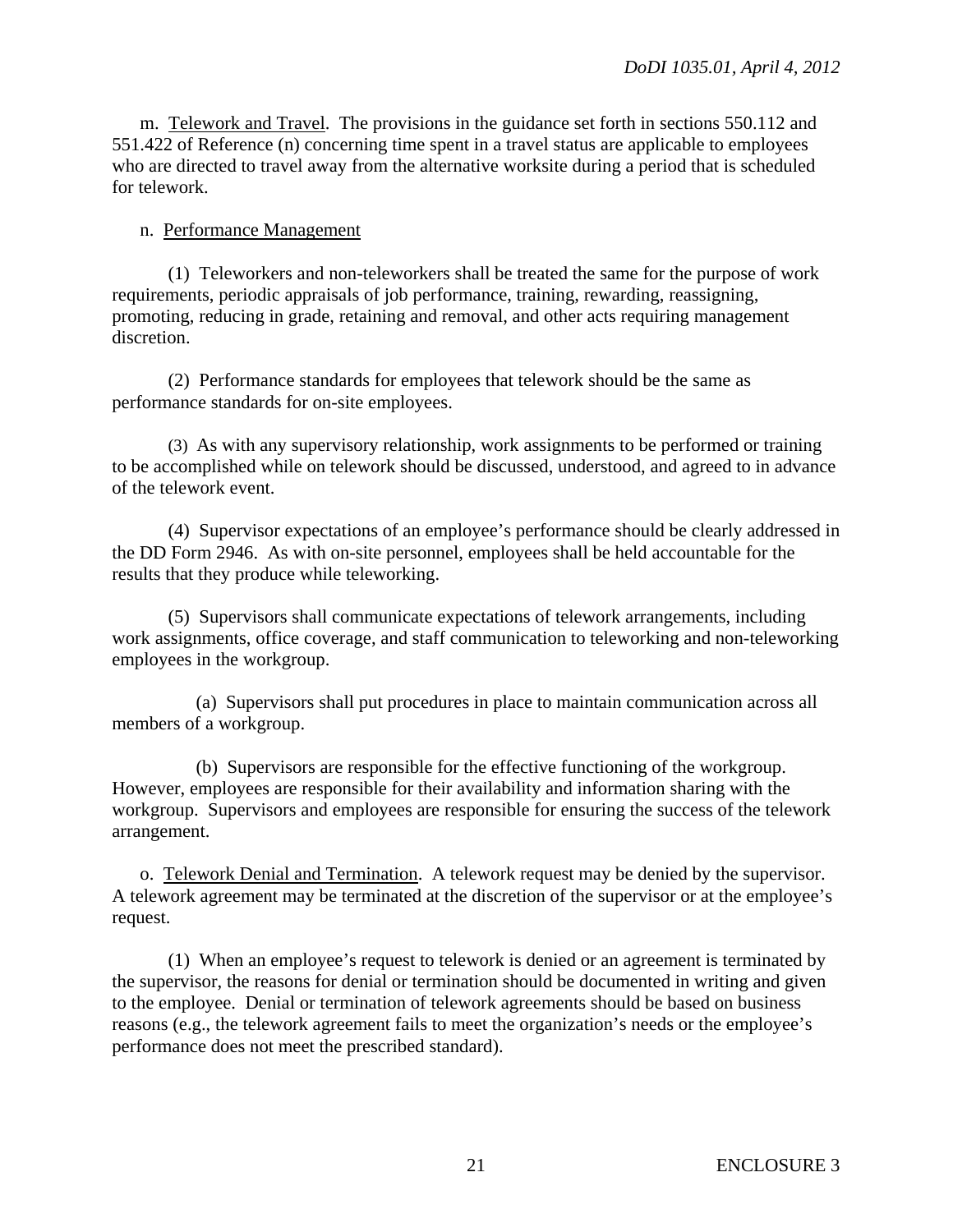(2) Employees may dispute the denial of telework, the reasons given for a denial, and the termination of an existing telework agreement through Component administrative grievance procedures. Bargaining unit employees may file a grievance through negotiated grievance procedures.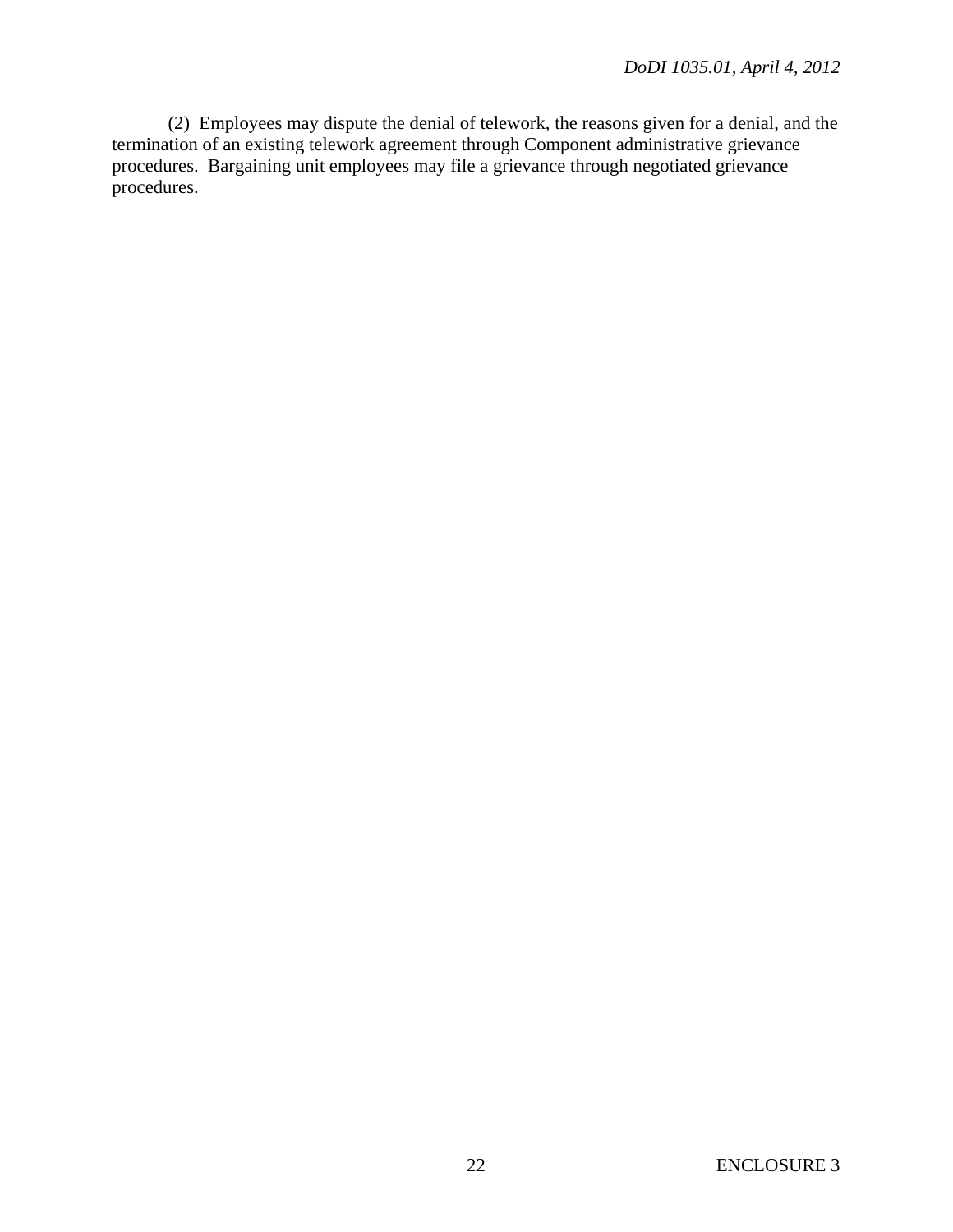## GLOSSARY

## PART I. ABBREVIATIONS AND ACRONYMS

| DoD CIO      | DoD Chief Information Officer                                       |
|--------------|---------------------------------------------------------------------|
| ASD(RA)      | <b>Assistant Secretary of Defense for Reserve Affairs</b>           |
| <b>CUI</b>   | controlled unclassified information                                 |
| <b>COOP</b>  | continuity of operations                                            |
| DASD(CPP)    | Deputy Assistant Secretary of Defense for Civilian Personnel Policy |
| DASD(MPP)    | Deputy Assistant Secretary of Defense for Military Personnel Policy |
| <b>DCPAS</b> | Defense Civilian Personnel Advisory Service                         |
| <b>DCPDS</b> | Defense Civilian Personnel Data System                              |
| <b>DHRA</b>  | Defense Human Resource Activity                                     |
| <b>FMR</b>   | <b>Federal Management Regulation</b>                                |
| <b>GFE</b>   | Government furnished equipment                                      |
| <b>GSA</b>   | <b>General Services Administration</b>                              |
| <b>OPM</b>   | <b>Office of Personnel Management</b>                               |
| PII          | personally identifiable information                                 |
| <b>TMO</b>   | <b>Telework Managing Officer</b>                                    |
| U.S.C.       | <b>United States Code</b>                                           |
| $USD(P\&R)$  | Under Secretary of Defense for Personnel and Readiness              |

## PART II. DEFINITIONS

These terms and their definitions are for the purpose of this Instruction.

alternative worksite. A place away from the regular worksite that has been approved for the performance of assigned official duties. It may be an employee's or Service member's home, a telework center, or other approved worksite.

CUI. A categorical designation that refers to unclassified information as defined in Reference (o). The designation CUI replaces the term "sensitive but unclassified".

COOP planning. An effort to ensure that the capability exists to continue agency essential functions across a wide range of natural disasters or local or national declared emergencies.

Defense Civilian Pay System. A pay processing system used to pay DoD civilian employees.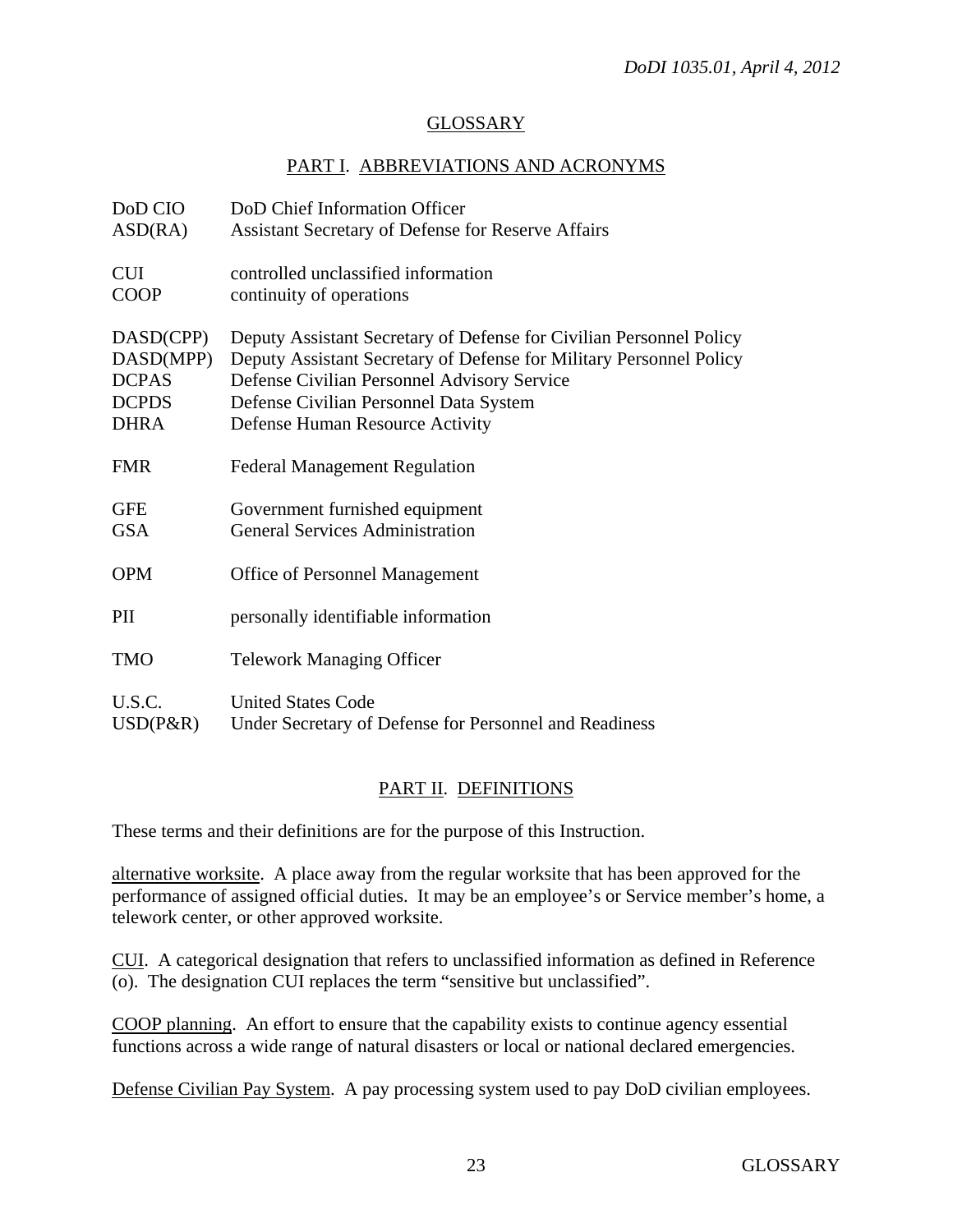desk sharing. An arrangement in which two employees share the use of a single workspace where each employee has a designated date or time for use of this space.

disciplinary action. Action taken to correct an employee's performance or conduct. These actions can range from oral admonishments; to written letters of reprimand; to suspension, termination, or removal.

eligibility. Characteristics of the job position and the employee that identify suitability for teleworking as determined by the supervisor or other appropriate management official in the employee's chain of command.

emergency situation telework. Telework performed in an employee's or Service member's home or alternative worksite during a crisis situation or emergency event by those employees or Service members who perform duties in support of mission requirements during crisis situations or contingencies*.*

employee. A DoD civilian employee, to include foreign national employees, paid from appropriated or nonappropriated funds.

Federal Executive Board. A group composed of the heads of all Federal departmental and agency field offices, civilian and military, that is the primary means for distributing information, interagency training, and promoting discussion of Federal policies, activities, and management issues for Federal Executives in the field (e.g., agencies located in major metropolitan areas in the United States).

hot desking. An arrangement in which employees use non-dedicated, non-permanent workspaces assigned on an unreserved first come, first-served basis.

hoteling. An arrangement where employees use non-dedicated, non-permanent workspaces, assigned for use by reservation on an as-needed basis.

mission-critical duties. Job position functions that are identified as critical to performance of the mission.

official worksite. Approved location where the employee regularly performs his or her duties.

on-boarding. Process that takes place when an employee enters a new position. The onboarding process involves integrating and acculturating new employees into the organization and providing them with the tools, resources, and knowledge to become engaged, successful, and productive early in the employment cycle.

regular worksite. Location where an employee would work absent an alternative worksite arrangement.